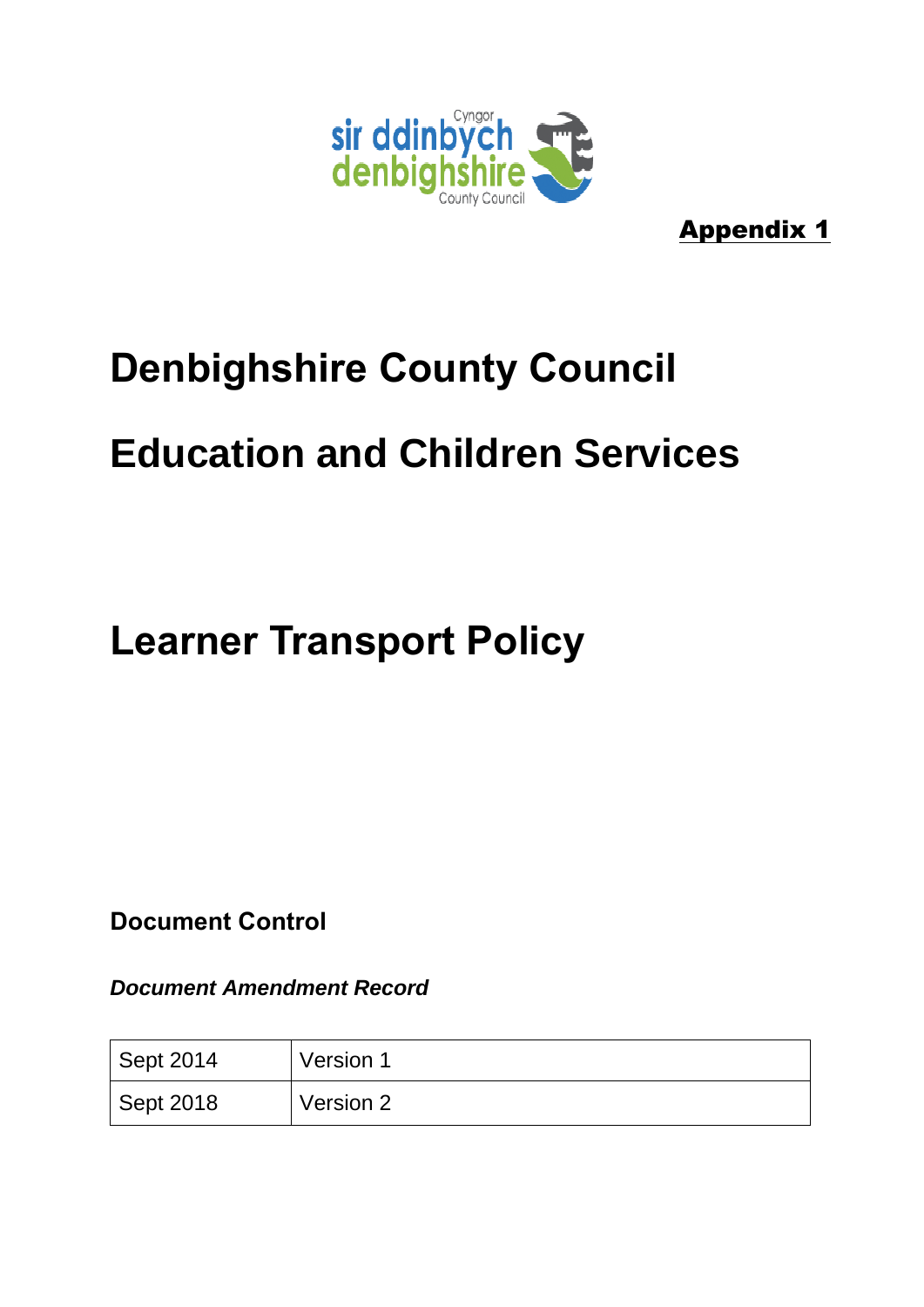#### **CONTENTS**

|                                          | <b>PAGE</b>    |                                       | PAG |
|------------------------------------------|----------------|---------------------------------------|-----|
| <b>1. INTRODUCTION</b>                   | 3              | <b>5. OTHER INFORMATION</b>           |     |
|                                          |                | 5.1 Nursery/Reception Class           | 13  |
| 2. HOME TO SCHOOL TRANSPORT              |                | 5.2 Out of School Clubs               | 13  |
| 2.1<br><b>Qualifying Schools</b>         | 4              | 5.3 Policy Changes                    | 13  |
| 2.2<br>Distance Criteria                 | 4              | 5.4 Impact of Transport               | 13  |
| 2.3<br><b>Nearest Suitable School</b>    | 4              | 5.5 Sustainable Modes of Transport    | 13  |
| 2.4 Feeder Schools                       | 4              |                                       |     |
| 2.5 Measurement of Distance              | 4              | <b>6. TRANSPORT PROVISION</b>         |     |
| 2.6 Primary and Secondary School         | 5              | 6.1 Council Transport Provision       | 14  |
| Transport                                |                | 6.2 Concessionary Transport           | 14  |
| 2.7 Parental / Carer Preference of       | 5              | 6.3 Transport Payments                | 14  |
| School                                   |                | 6.4 Behaviour on Transport            | 14  |
| 2.8 School Admissions                    | 5              | 6.5 Monitoring of Services            | 15  |
| 2.9 Pick-up Points                       | 6              | 6.6 DBS Checks                        | 15  |
| 2.10 Hazardous Routes                    | 7              | 6.7 Adverse Weather Conditions        | 15  |
| 2.11 Additional Learning Needs (ALN)     | $\overline{7}$ |                                       |     |
| 2.12 Looked After Children (LAC)         | 8              | 7. APPEALS                            |     |
| 2.13 Dual Residency                      | 8              | 7.1 The Right to Appeal               | 16  |
|                                          |                | 7.2 Stage 1 - Review of Decisions     | 16  |
| <b>3. DISCRETIONARY TRANSPORT</b>        |                | 7.3 Stage 2 - Appeal                  | 16  |
| 3.1<br><b>Discretionary Arrangements</b> | 9              |                                       |     |
| 3.2<br><b>Faith Schools</b>              | 9              | <b>8. CONTACT DETAILS</b>             | 18  |
| 3.3 Welsh Medium Education               | 9              |                                       |     |
| 3.4 Feeders School Arrangements          | 9              | <b>9. LINKS TO RELEVENT DOCUMENTS</b> | 19  |
| 3.5 Post 16 Transport                    | 10             |                                       |     |
| 3.6 School Reorganisation                | 10             | 10. APPENIDIX 1                       | 20  |
| 3.7 Moving Home                          | 10             | 11. APPENIDIX 2                       | 22  |
| 3.8 Managed School Transfers             | 11             |                                       |     |
| 3.9 Withdrawal of Transport              | 11             |                                       |     |
| 3.10 Other Discretionary Provisions      | 11             |                                       |     |
|                                          |                |                                       |     |
| <b>4. MAKING AN APPLICATION</b>          |                |                                       |     |
| 4.1 When to make an application          | 12             |                                       |     |
| 4.2 How to apply                         | 12             |                                       |     |
| 4.3 Notification                         | 12             |                                       |     |
| 4.4 Changes during the school year       | 12             |                                       |     |
| 4.5 Parent Handbook                      | 12             |                                       |     |
|                                          |                |                                       |     |

| <b>PAGE</b>    |                                    | <b>PAGE</b> |
|----------------|------------------------------------|-------------|
| 3              | <b>5. OTHER INFORMATION</b>        |             |
|                | 5.1 Nursery/Reception Class        | 13          |
|                | 5.2 Out of School Clubs            | 13          |
| 4              | 5.3 Policy Changes                 | 13          |
| 4              | 5.4 Impact of Transport            | 13          |
| $\overline{4}$ | 5.5 Sustainable Modes of Transport | 13          |
| 4              |                                    |             |
| 4              | <b>6. TRANSPORT PROVISION</b>      |             |
| 5              | 6.1 Council Transport Provision    | 14          |
|                | 6.2 Concessionary Transport        | 14          |
| 5              | 6.3 Transport Payments             | 14          |
|                | 6.4 Behaviour on Transport         | 14          |
| 5              | 6.5 Monitoring of Services         | 15          |
| 6              | 6.6 DBS Checks                     | 15          |
| $\overline{7}$ | 6.7 Adverse Weather Conditions     | 15          |
| 7              |                                    |             |
| 8              | 7. APPEALS                         |             |
| 8              | 7.1 The Right to Appeal            | 16          |
|                | 7.2 Stage 1 - Review of Decisions  | 16          |
|                | 7.3 Stage 2 - Appeal               | 16          |
| 9              |                                    |             |
| 9              | <b>8. CONTACT DETAILS</b>          | 18          |
| 9              |                                    |             |
| 9              | 9. LINKS TO RELEVENT DOCUMENTS     | 19          |
| 10             |                                    |             |
| 10             | 10. APPENIDIX 1                    | 20          |
| 10             | <b>11. APPENIDIX 2</b>             | 22          |
| 11             |                                    |             |
| 11             |                                    |             |
| 11             |                                    |             |
|                |                                    |             |
|                |                                    |             |
| 12             |                                    |             |
| 12             |                                    |             |
| 12             |                                    |             |
| 12             |                                    |             |
| 12             |                                    |             |
|                |                                    |             |
|                |                                    |             |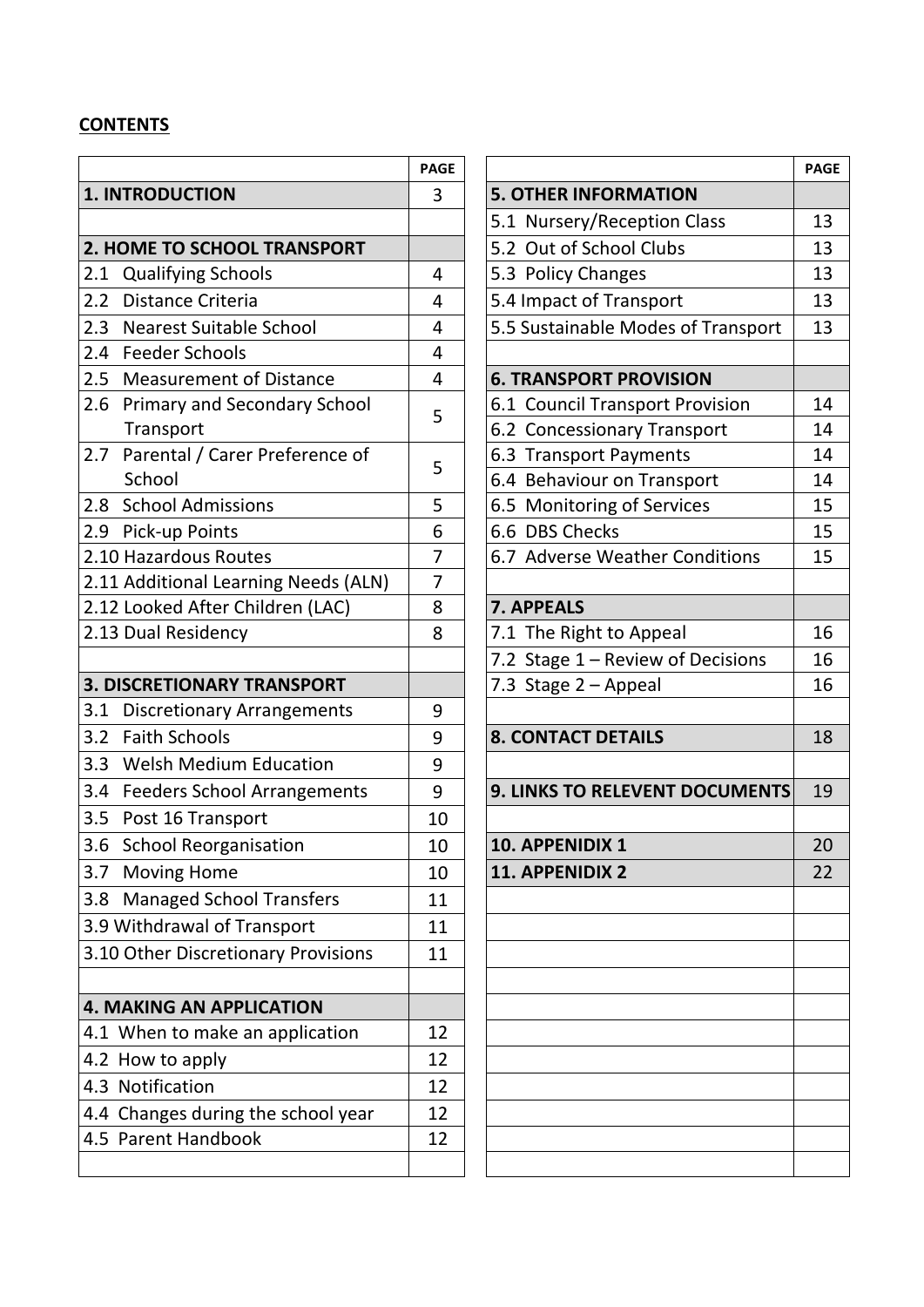#### **1.0 INTRODUCTION**

- **1.1** Denbighshire County Council has a duty to provide school transport in accordance with Learner Travel (Wales) Measure 2008 and the Learner Travel: Statutory Provision and Operational Guidance 2014. This Learner Transport Policy outlines how the Authority provides transport for Denbighshire's school and college pupils, and the eligibility criteria.
- **1.2** To meet this requirement the Authority will have regard to the following when making arrangements for learners who are ordinarily resident within Denbighshire:
	- The age of the learner
	- The distance from home to school
	- The nature of the route from home to school
	- Requests for Welsh or English medium education
	- Requests for Faith based education
	- The needs of learners with disabilities or additional learning needs
	- The needs of learners who are 'looked after' by the Local Authority
	- The needs of learners with dual residency
- **1.3** This list is not exhaustive and the Authority must consider each learner's individual circumstances, taking into account any representations made by parents/carers and relevant professionals. In certain circumstances the Measure permits the Local Authority to apply discretion in relation to the services provided. These discretionary elements are outlined in section 3 of this policy.
- **1.4** Transport for post 16 students to Further Education (F.E.) Colleges is provided under the policy as a discretionary arrangement. See section 3.5.
- **1.5** The Authority must provide free home to school transport in certain circumstances. These are outlined in section 2. The duty to provide such transport only applies if a child is ordinarily resident in the Authority's area.
- **1.6** The Local Authority will endeavour to provide safe, efficient and cost effective transport to those learners who qualify under this policy at all times.
- **1.7** There may be circumstances where additional or alternative transport arrangements would prove more cost effective than the provision stated in the policy. The Local Authority therefore reserves the right to apply discretion where appropriate if it can be demonstrated that the alternative is more cost effective and efficient.
- **1.8** Home to school transport is provided for eligible learners between their home address or allocated pick-up point, and the qualifying school where they are registered. Free transport is not provided from or to addresses of other family members or friends, parent's work addresses or child care facilities of any sort.
- **1.9** This Policy is effective from 1<sup>st</sup> September 2018. Transport arrangements assessed and provided under Denbighshire's previous policy will continue unless there is a material change in circumstances which would necessitate a new application being made, e.g. moving home or school / F.E. College. Details of how to make an application are outlined in section 4.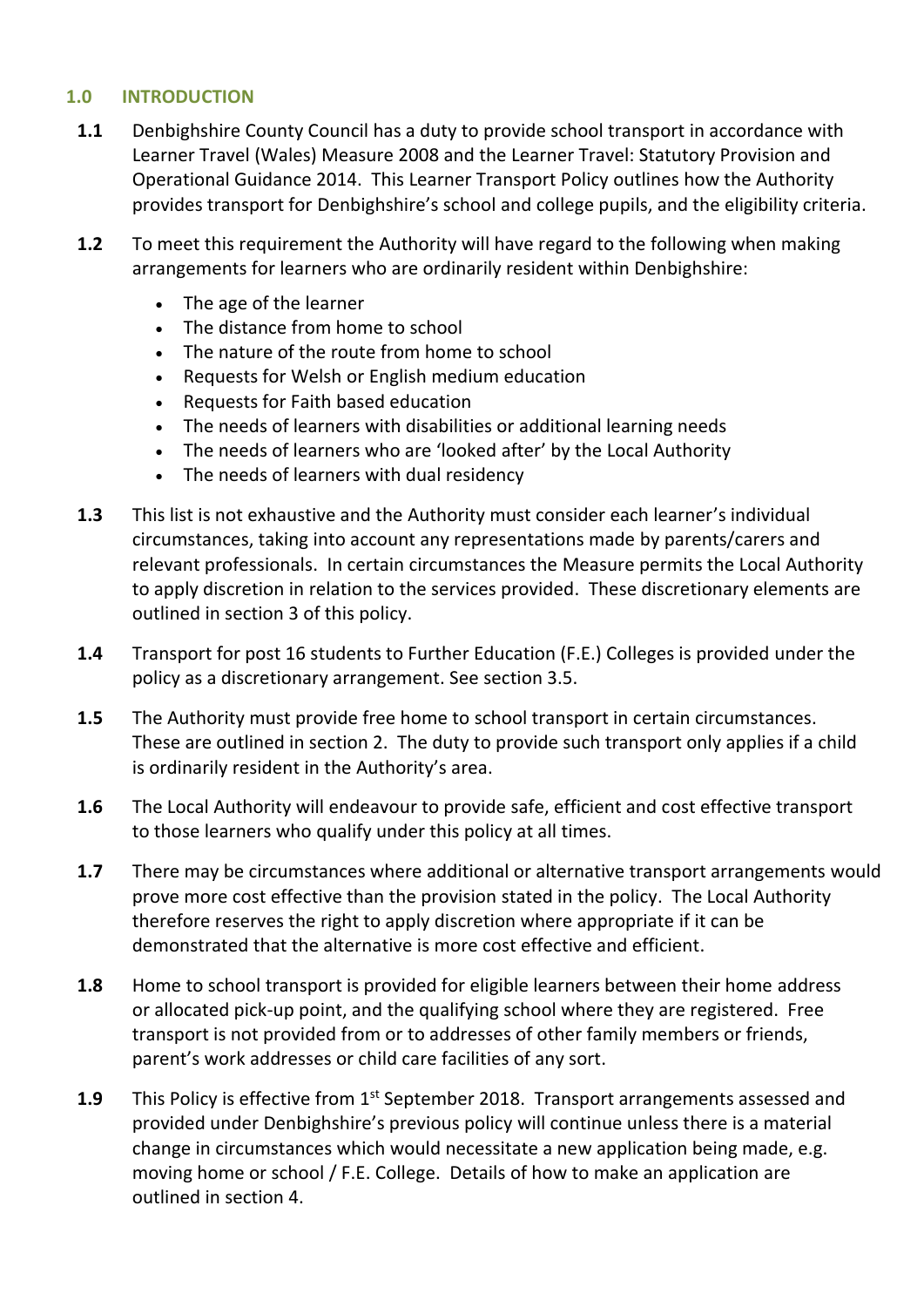#### **2. HOME TO SCHOOL TRANSPORT**

#### **2.1 Qualifying Schools**

Denbighshire County Council will provide free transport to learners who meet the entitlement criteria set out in this policy. The policy refers to transport to and from qualifying schools in the following categories:

- a community, controlled, foundation or voluntary aided school
- a non-maintained special school
- a pupil referral unit
- an independent school named in a statement of special educational needs
- a voluntary aided trust school

#### **2.2 Distance Criteria**

The Learner Travel (Wales) Measure 2008 stipulates that free transport will only be provided to learners of compulsory school age if the distance from home to their nearest suitable school is at least:

- (a) 2 miles for Primary School pupils
- (b) 3 miles for Secondary School pupils

#### **2.3 Nearest Suitable School**

The nearest suitable school is a school that provides education appropriate to the age, ability, aptitude of the learner, and any learning needs that they may have. It will normally be a school in the area the learner resides, or another school (e.g. out of county) if this is closer to home.

Denbighshire residents can find their nearest local school by visiting the '[My Property](https://maps.denbighshire.gov.uk/MyDenbighshire.aspx)' link on Denbighshire's website homepage, or by visiting: [gov.wales/my-local-school-guide](https://gov.wales/my-local-school-guide)

#### **2.4 Feeder Schools**

The Authority recognises that certain Primary schools are natural feeders for certain Secondary Schools. The relationships between these schools are shown in Appendix 1. Under discretionary arrangements the Authority may also provide free school transport to the designated secondary school, even if this is not the nearest suitable secondary school. Further information is shown in section 3.4 under Discretionary School Transport.

#### **2.5 Measurement of Distance**

For assessments under the distance criteria in section 2.2, the calculation from home to school will adhere to guidance provided in the Learner Travel: Statutory Provision and Operational Guidance 2014. The route to school will be measured from the home boundary to the nearest school gate, and may include public footpaths, bridleways and other pathways, as well as adopted roads. It is not necessarily the shortest distance by road.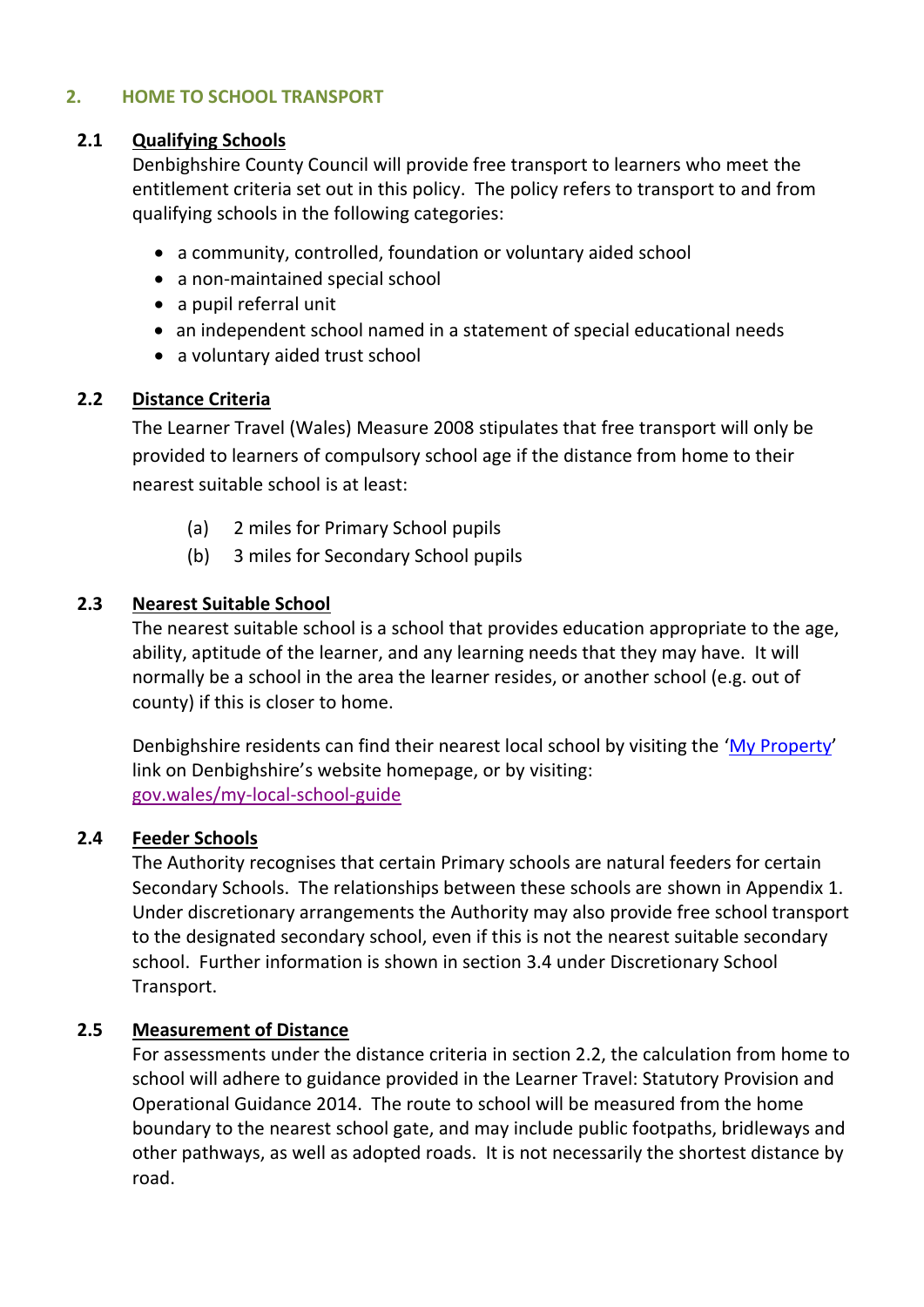Where learners are reasonably expected to walk to school, the distance is measured by the shortest available route along which a child, accompanied as necessary by a responsible adult, may walk in reasonable safety; whilst having regard to the age and needs to the child. If the property is on an un-adopted road it will be measured from where the property meets the adopted highway or adopted path. All calculations of distance will be made using the Authority's chosen software package.

For assessments over the distance criteria mentioned in section 2.2, the distance from home to nearest suitable school will be measured along the shortest available road route, i.e. from the home boundary to the nearest school gate using the Authority's chosen software package. However, if the property in on an un-adopted road it will be measured from where the un-adopted road meets the adopted highway.

For all calculations the measurement of distance will be to the nearest 0.1 of a mile, as measured by the Authority's chosen software package.

**Note**: Parents / Carers should also refer to section 5.5 for information on sustainable modes of transport to school.

#### **2.6 Primary and Secondary School Transport**

For Primary and Secondary Schools, the Authority will provide free transport to the nearest suitable school in line with the criteria of this policy. Discretionary provision may also apply, by virtue of the criteria shown in section 3.

#### **2.7 Parental / Carer Preference of School**

Parents / carers have the right to express a preference for admission of their child to any school, subject to availability of places. If the application is accepted, the parent / carer loses their entitlement to free transport if it is not their nearest suitable school or, the designated secondary school for the primary feeder school they attended.

This is consistent with meeting the requirements as outlined in the Learner Travel: Statutory Provision and Operational Guidance June 2014.

### **IMPORTANT - Parents/ Carers are advised to consider the school transport implications before making an expression of preference for a school place. See section 2.3 on nearest suitable school and section 5.4 on the impact of transport.**

#### **2.8 School Admissions**

If parents / carers have been unable to secure a place for their child at their nearest suitable school, or if their designated secondary school (from the appropriate feeder primary school) is full, then free transport will be provided to the next nearest suitable school, providing the distance criteria in section 2.2 is met.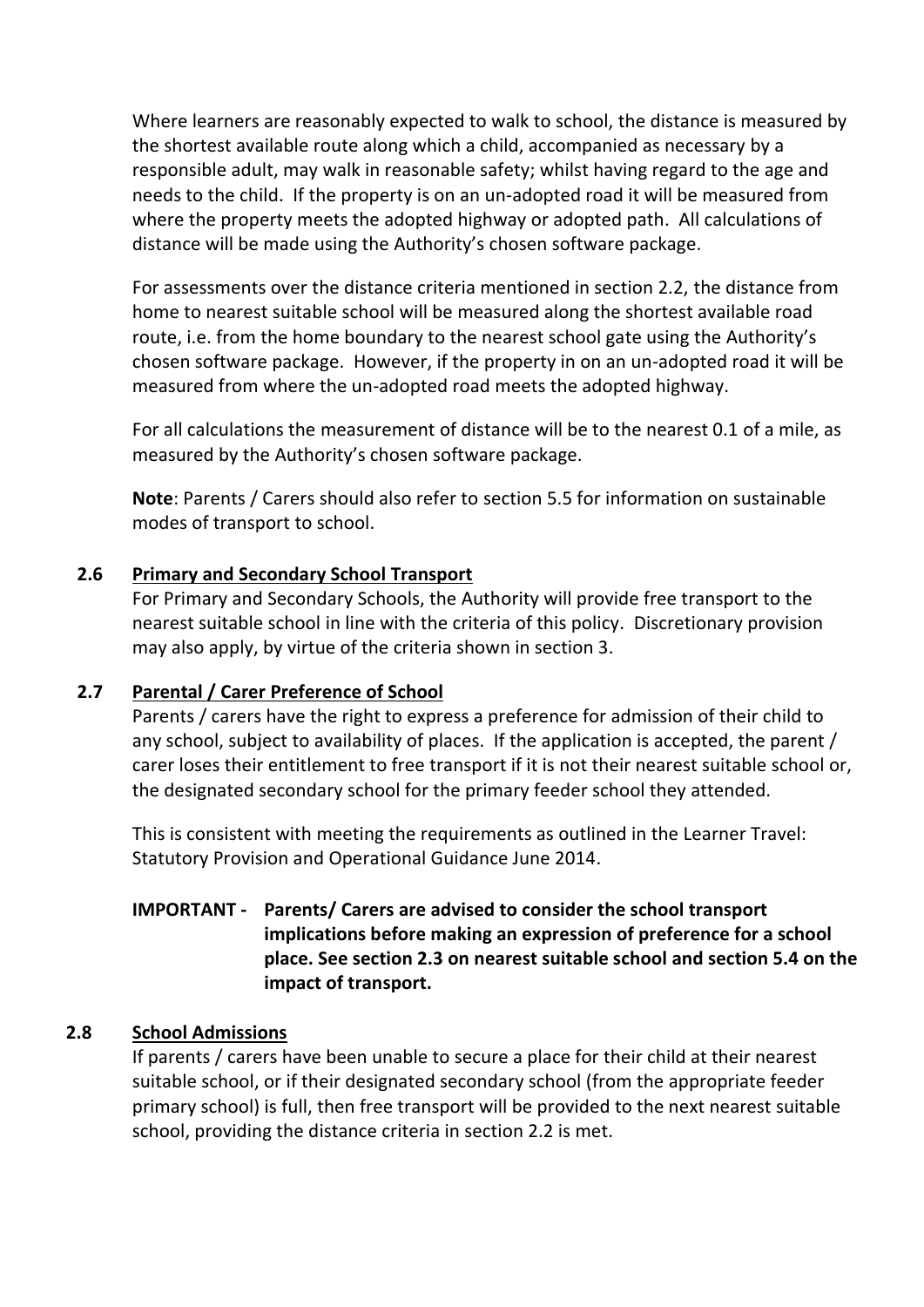#### **2.9 Pick-up Points**

Denbighshire County Council considers that in general the provision of shared pick-up points can be part of a suitable transport arrangement within the meaning of section 3 of the Learner Travel (Wales) Measure 2008.

For learners who qualify for transport there will be an expectation that they will depart from a pre-determined pick-up point, unless otherwise stated when the application is processed. The Authority will endeavour to locate pick-up points reasonably close from to learners' homes, and no more than the statutory distances shown in section 2.2. This is in expectation that parents / carers will be able to make use of their designated pickup point in order to ensure for their child a safe and timely journey to and from school. Any measurement of distance will follow the principles as outlined in section 2.5. The assessment will also have regard to hazardous routes, following the principles set out in section 2.10.

It is parental / carer's responsibility to ensure that their child reaches the pick-up point in a timely manner and that they board the vehicle safely. They must also ensure there is a responsible adult to meet their child on the return journey, if the age or needs of the child call for the provision of an escort.

If a responsible adult is not there to meet a child, whose age or needs call for the provision of an escort, then additional costs will be recharged; as it may be necessary for Officers to seek guidance from Children Services and, if required, arrange for the child to be taken to a Local Authority place of care.

**Note**: Nothing in this Policy creates an expectation that all children should walk to the pick-up points, as in some cases this will be inappropriate. The Authority keeps a register of known hazardous routes, and this forms part of the consideration given when assessing transport applications. However, if a parent / carer believes that the use of a pick-up point is not suitable for their child, they should bring their concerns to the attention of the Authority, which will then investigate the circumstances to determine whether any additional or alternative transport arrangements are required for that child; to ensure that the requirements of the Learner Travel (Wales) Measure 2008 are met.

The Local Authority reserves the right to review the pick-up points to ensure a safe route is maintained at all times and subject to ensuring the most cost effective provision is in place.

Once eligibility for school transport has been confirmed, Denbighshire's Passenger Transport department will contact parents / carers and provide details regarding the pick-up point used and the timings of the service.

Where feeder services are used to transport learners to pick-up points, learners must stay with the taxi until the ongoing vehicle has arrived. Drivers are encouraged to report any learners refusing to do this to Passenger Transport.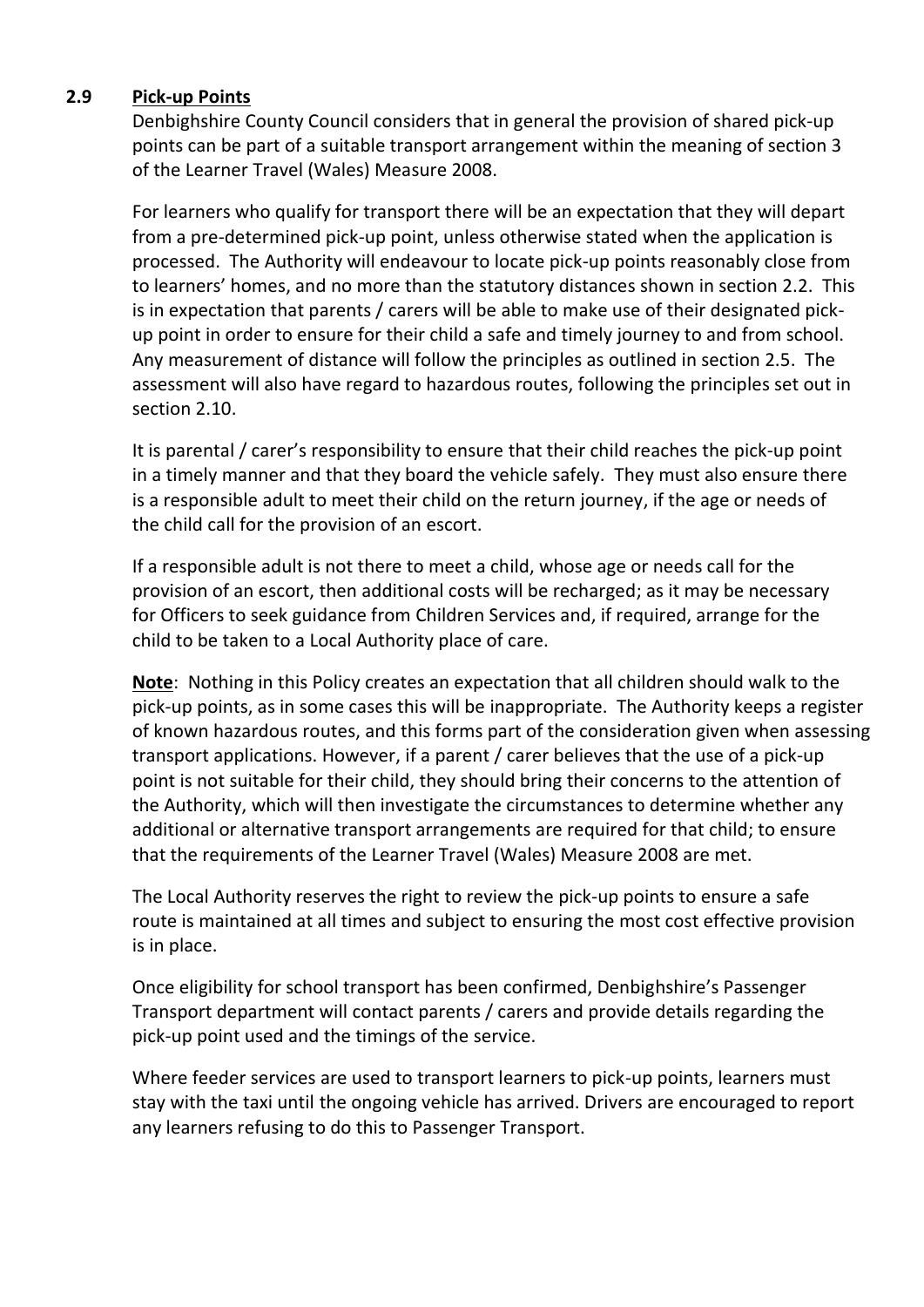Contractors providing these services have been instructed to wait with learners to ensure they access the ongoing vehicle. Parents / carers are also encouraged to report any instances where drivers are not doing this to Passenger Transport.

Information regarding the locations of pick-up points across Denbighshire is available on the Council's website. See section 9 for relevant links.

#### **2.10 Hazardous Routes**

For learners who live below the statutory qualifying distance shown in section 2.2, the Local Authority will provide transport to school if the route is deemed hazardous. Hazardous routes are assessed by an appropriate Denbighshire Road Safety Officer following the guidance provided in the Learner Travel: Statutory Provision and Operational Guidance June 2014.

Where pick-up points are used the Local Authority will also consider if there are hazardous routes which could reasonably prevent learners walking to these locations, accompanied as necessary by a responsible adult. In such instances the Local Authority, after assessment, will provide transport from home to the pick-up point, or direct to school (whichever is more efficient).

It is noted that where parents / carers have exercised their right to a school by parental / carer preference (see section 2.7), the requirement for arranging home to school transport is the responsibility of the parent / carer.

The Local Authority will maintain a register of all Denbighshire routes which have been assessed, and as new routes are evaluated these will be added to the register. The Authority will review the complete register every 5 years to ensure that all routes are still categorised correctly. Information regarding assessed hazardous routes within Denbighshire is available on the Council's website. See section 9 for relevant links.

If a parent / carer believes that a particular route is hazardous they should bring their concerns to the attention of the Authority, which will then investigate to determine whether any additional or alternative transport arrangements are required.

#### **2.11 Additional Learning Needs (ALN)**

The Local Authority will make suitable and relevant educational provision for all children with additional learning needs to ensure they are able to develop to their maximum potential.

The level of need is assessed by relevant professionals in Denbighshire's Education department, and this informs the type of transport provided. Transport will then be provided in line with the advice given and reviewed on an annual basis.

If a child has a Statement of Special Educational Needs or an Education Health and Care Plan (EHC Plan), school transport may be included as part of the non-educational provisions made for the child as part of their Statement/EHC Plan. If it is, then transport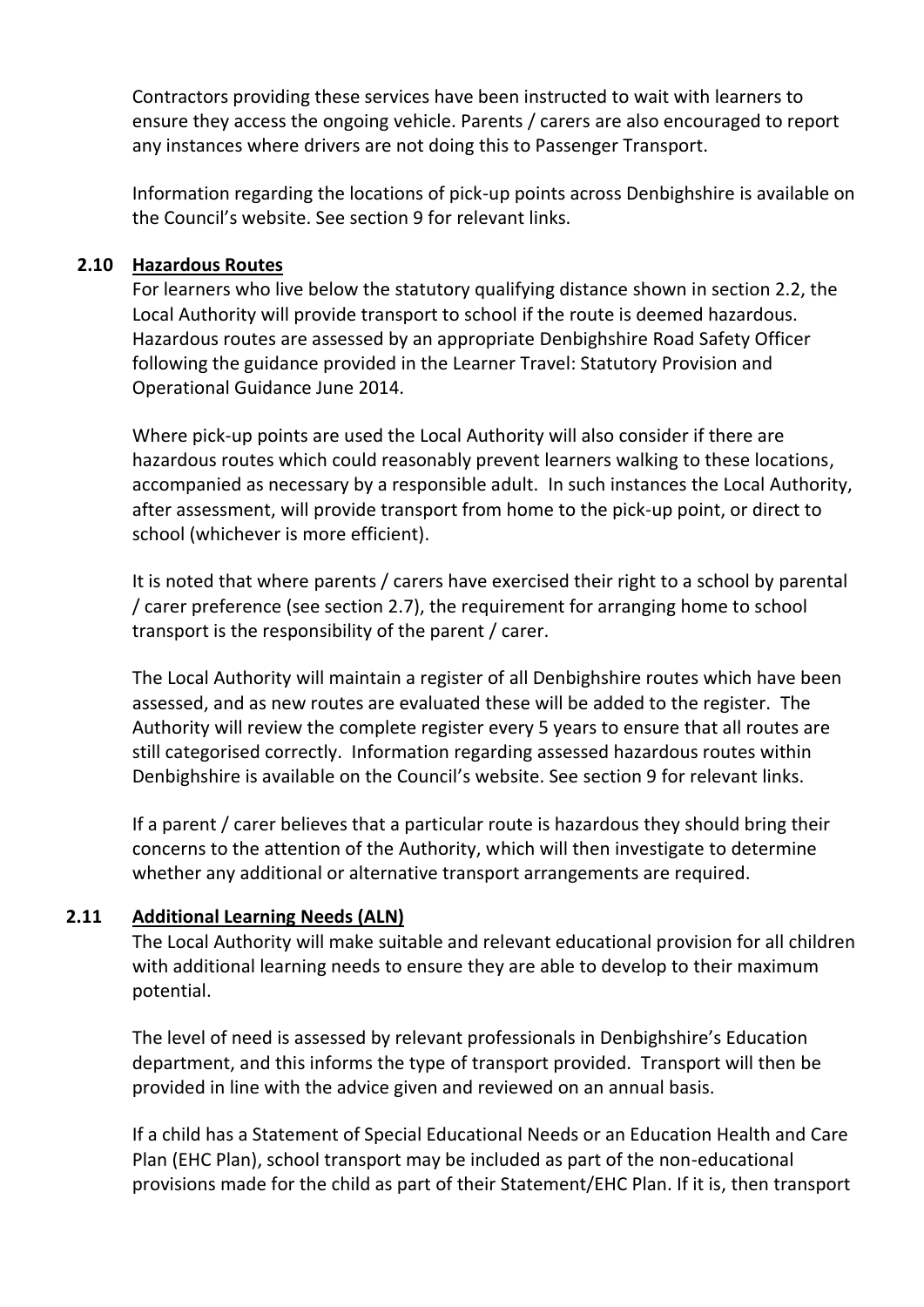will be provided. However, free transport may not be provided if parents / carers exercise their right to preference of school which is not the nearest suitable (See section 2.7).

If school transport is not included in a child's Statement/EHC Plan then they may still be entitled to home to school transport under the policy provided that the school they are attending is the nearest appropriate school with a place or if they have attended a designated primary feeder school for a particular secondary school; subject to the eligibility criteria being met.

### **2.12 Looked After Children (LAC)**

A Looked After Child is the term used within the Children Act 1989 to describe children who are under the age of 18 and are provided with care and accommodation by the Local Authority's Children Services department; often with foster carers.

The Learner Travel (Wales) Measure 2008 states the same assessment criteria shall apply to Looked After Children as to children who are not looked after; however, there is no requirement that they attend the nearest suitable school to their home or placement address.

If the Looked After Child attends a school closer than the minimum distance shown in section 2.2, free transport will not be provided. Exceptions by virtue of the criteria shown in section 3 may also still apply.

If the Looked After Child attends a school over the distance shown in section 2.2, transport will be provided to the appropriate school to ensure minimum disruption and continuity of education, while also maintaining child wellbeing. For journeys from placements out of county, or entailing long journeys, a reasonableness test may be applied. This test will have regard to the distance, time of journey and the proximity of other suitable establishments.

### **2.13 Dual Residency**

The Local Authority will provide transport for learners who, due to their family circumstances, may reside in more than one residence; with at least one residence being in Denbighshire. However, this is provided that the school attended is the nearest suitable school from the main residence, or agreed to be the most suitable school taking account of the locations of both residences. Proof of dual residency must be provided and the main residence is usually the property to which child benefit is paid.

If the second residence is in a different Local Authority area, then it is the responsibility of that Authority to consider transport arrangements for that route to school. Parents /carers should therefore apply to the relevant Local Authority.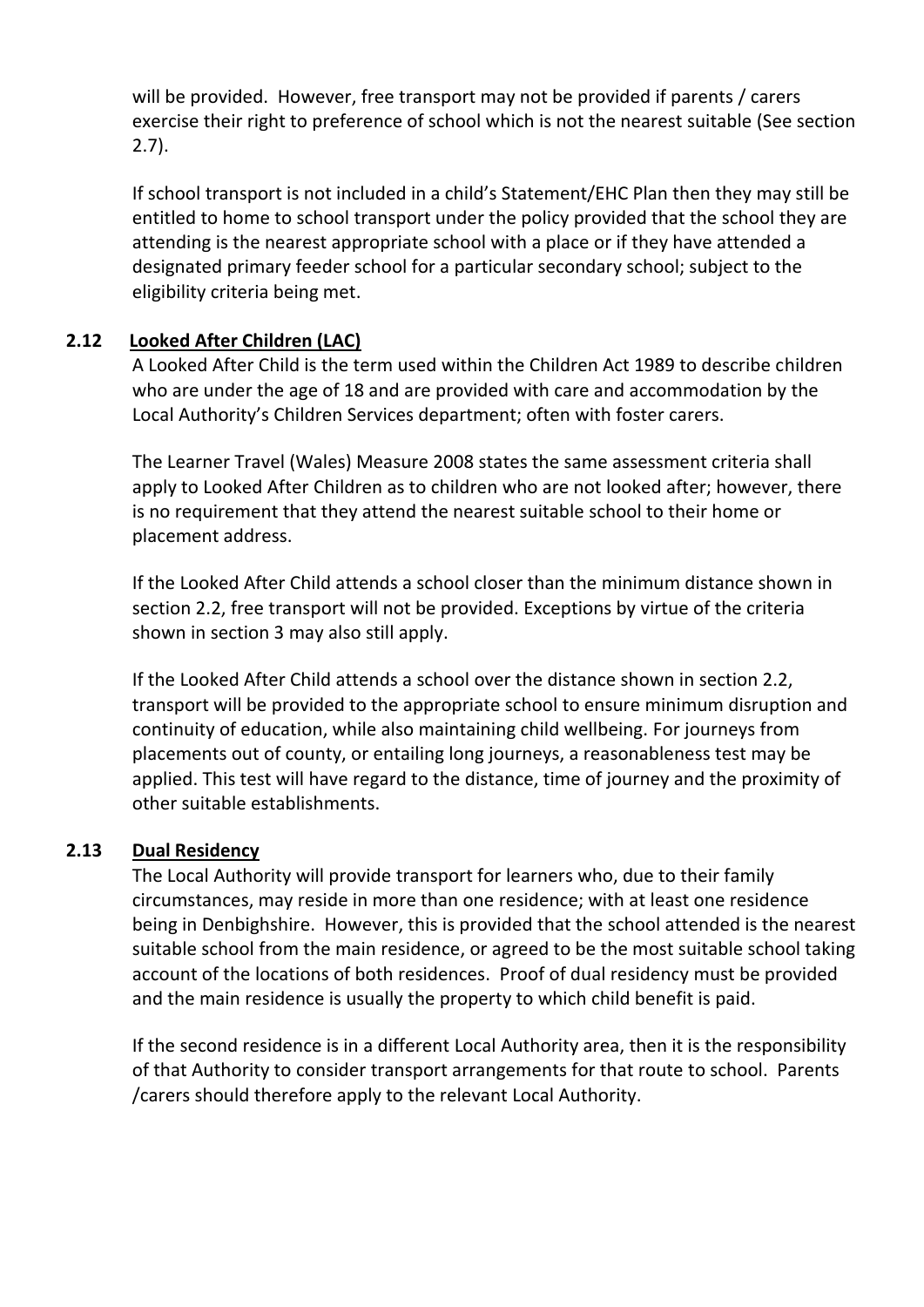#### **3. DISCRETIONARY SCHOOL TRANSPORT**

#### **3.1 Discretionary Arrangements**

Within the Learner Travel (Wales) Measure 2008, discretionary arrangements can be made under section 6 of the Measure. In some instances the cost of such arrangements can be charged to the parent / carer responsible.

#### **3.2 Faith Schools**

On a discretionary basis the Authority will provide transport to the nearest suitable Faith school if this is the parental / carers preference. This will apply even if the school is not their nearest suitable school. The distance criteria in section 2.2 will still apply. See the table in Appendix 1 for further details of Faith schools.

If the nearest suitable Faith school is outside of County then transport would still be provided by the Authority.

Where parents / carers have specifically cited Faith based education and the nearest suitable Faith school has no available places, then the next suitable Faith based school will be considered.

#### **3.3 Welsh or English Medium Education**

In accordance with section 10 of the Learner Travel (Wales) Measure 2008, the Authority promotes access to Welsh medium education by providing discretionary transport to the nearest suitable Welsh or English medium education, if this is parental / carer preference. This will apply even if the school is not their nearest suitable school.

For Welsh Medium education it would be a school which is categorised as either 1 or 2 within the Welsh Government guidelines on Welsh Medium Provision. For category 2 it would a school where at least 80% of subjects (excluding Welsh and English) are taught through the medium of Welsh, but are also taught through the medium of English. The table in Appendix 1 shows Denbighshire's Welsh Medium School categories.

If the nearest Welsh or English medium school is outside of County then transport would still be provided by the Authority. Preference will only be considered against Welsh Medium or English Medium schools. The distance criteria in section 2.2 will still apply.

#### **3.4 Feeder School Arrangements**

On a discretionary basis the Authority recognises that certain Primary schools are natural feeder schools for certain Secondary schools. Therefore in regard to Secondary education, free school transport may be provided to either the nearest suitable Secondary School or the recognised feeder Secondary school; providing that the learner lives over the distance criteria in section 2.2, and the journey is agreed to be reasonable; this criteria is shown below.

The Authority reserves the right to apply a test of reasonableness to those parents / carers requesting secondary school transport on the basis of feeder schools. To receive free transport on this basis the learner must: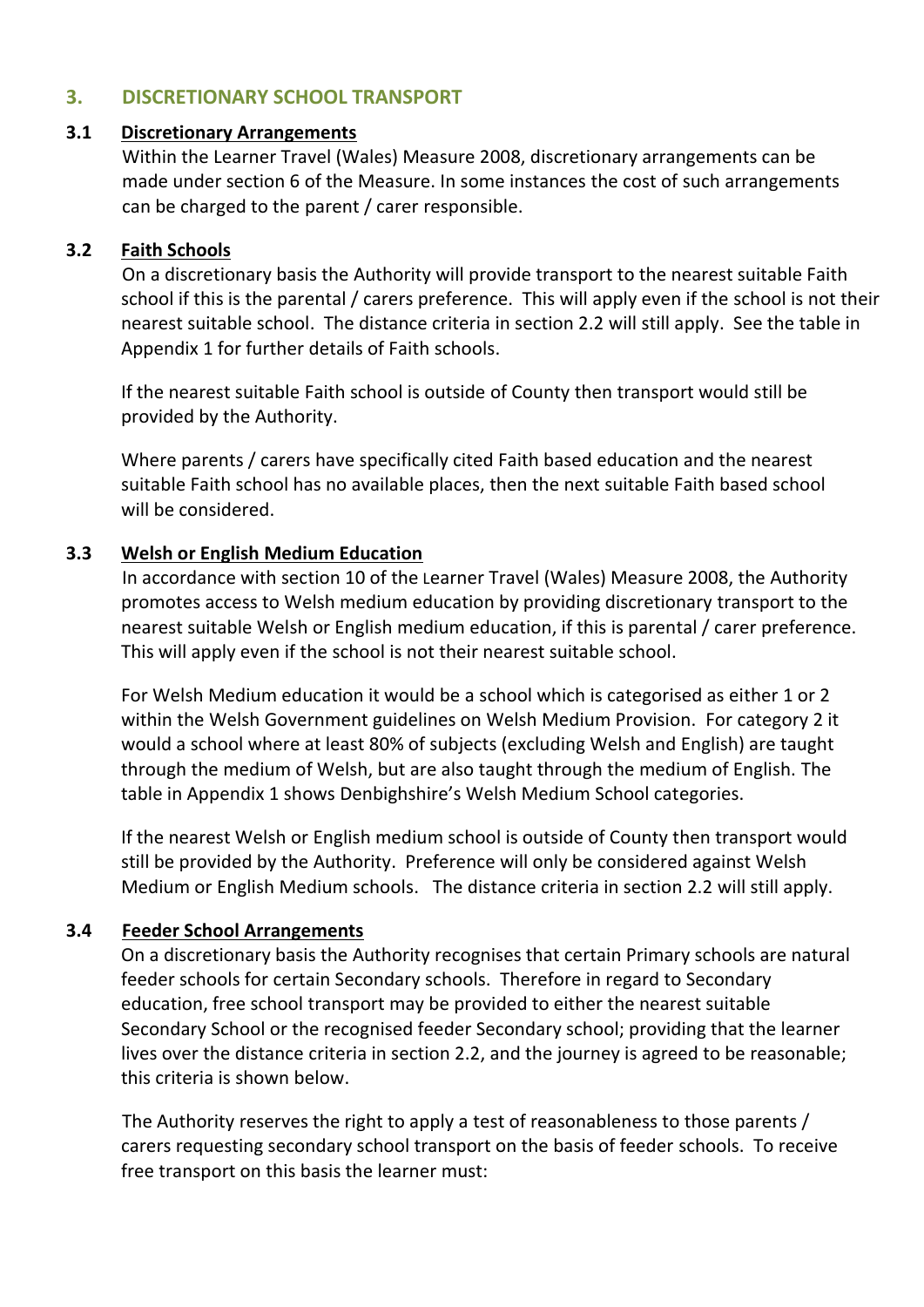- Have been attending their nearest suitable primary school from their home location as assessed at the point of admission.
- Meet the distance criteria in section 2.2 for secondary schools.
- If learners move house before commencing secondary school, their entitlement will require re-assessment, as per the criteria shown in section 2.
- In instances where learners have not attended their nearest suitable primary school by parental / carer preference, section 3.4 will not apply. The assessment of school transport applications will then be based solely on nearest suitable Secondary school.

#### **3.5 Post 16 Transport**

The Local Authority provides discretionary transport beyond statutory school age where a Denbighshire learner resides 3 miles or more from the nearest suitable school or F.E. college. The learner must be studying full time and be less than 19 years of age on 1st September of the academic year in which the course is taken. Transport will be provided to the nearest secondary school designated by the Authority to serve the learner's home address only, or in the case of full-time vocational courses, to the nearest F.E. college. Transport between learning establishments working in a partnership with each other is provided by those partners.

#### **3.6 School Reorganisation**

In cases where school reorganisation has taken place, the Local Authority will consider the most appropriate options for school transport. This may include providing free transport for a specified period of time dependant on circumstances. Such arrangements will be provided on a discretionary basis and will be documented within the reorganisation process; so that relevant schools, governing bodies, parents / carers, and any other stakeholders are all aware of the terms of the arrangement.

#### **3.7 Moving Home**

In cases where a learner, who has been in receipt of free school transport, moves home part way through the academic year, transport will cease if they are no longer attending their nearest suitable school.

If part way through a GCSE year (school years 10 and 11) the Authority will continue to provide discretionary transport until the academic years have been completed, i.e. until the end of year 11.

This undertaking is dependent upon the learner being ordinarily resident in the Authority's area. **Note**: The Local Authority also reserves the right to test the reasonableness of the transport requested under this condition, having regard to the distance, time of journey and the proximity of other suitable establishments.

All other reassessments of eligibility will follow the criteria set out in section 2. This section shall not apply where parents / carers have previously exercised a preference as detailed in section 2.7.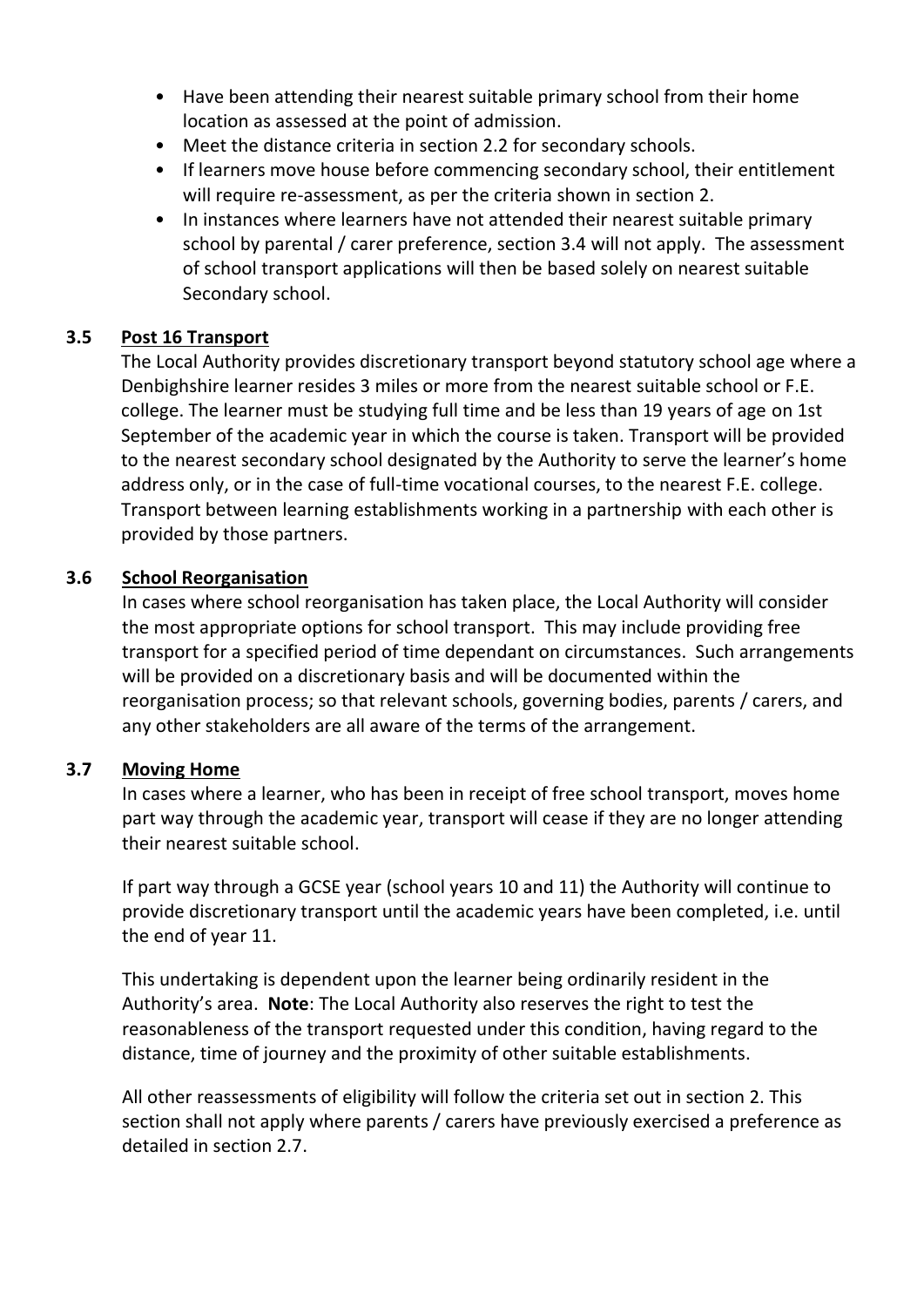#### **3.8 Managed School Transfers**

Where managed school transfers are supported by both the new destination school head teacher and Education Services, parents / carers will be aware of this action and be included in these discussions at school level. School transport in these circumstances may be supported on a discretionary basis where it forms part of the action and agreement of all parties to pursue a change of school in the interests of the learner.

It is the parent / carer's responsibility to ensure that they fully engage with the Authority and the school when pursuing a managed transfer. These matters need to be verified and evidence available. This allows Education Support to make an informed decision based upon the evidence supporting the transport request.

Where no evidence is available, and/or where parent / carers refuse to engage in the process with the school and Education Services, the transport request will be refused. This will be based upon the lack of evidence available for an informed decision to be made.

#### **3.9 Withdrawal of Discretionary Transport**

A Local Authority can withdraw the provisions of discretionary school transport, provided it has agreed and published the relevant changes to the policy before the 1st October of the year preceding the academic year in which the changes will come into force.

#### **3.10 Other Discretionary Provisions**

Other discretionary arrangements regarding school transport can be made under section 6 of the Measure. The Head of Education and Children Services may apply these powers for free transport in cases such as:

- The safeguarding of a learner, or where there is likely to be significant detrimental impact to that learner's welfare.
- Transport on medical grounds may also be applicable under this criteria, including cases where the parent has a disability that restricts the ability of a learner to travel to school without transport for period of time; or where a learner is temporarily incapacitated through illness or injury.
- Temporary housing of a family outside of the previous residential area due to emergency, normally through the Authority's Housing Service, to minimise disruption of education.

This list is not exhaustive and there may be other circumstances where discretion can be applied; however, to ensure consistency of approach regarding discretion evidence may be requested from relevant professionals and the assessment will be recorded.

Where short term discretionary transport arrangements are put in place the Authority will inform parents / carers when these arrangements are to end.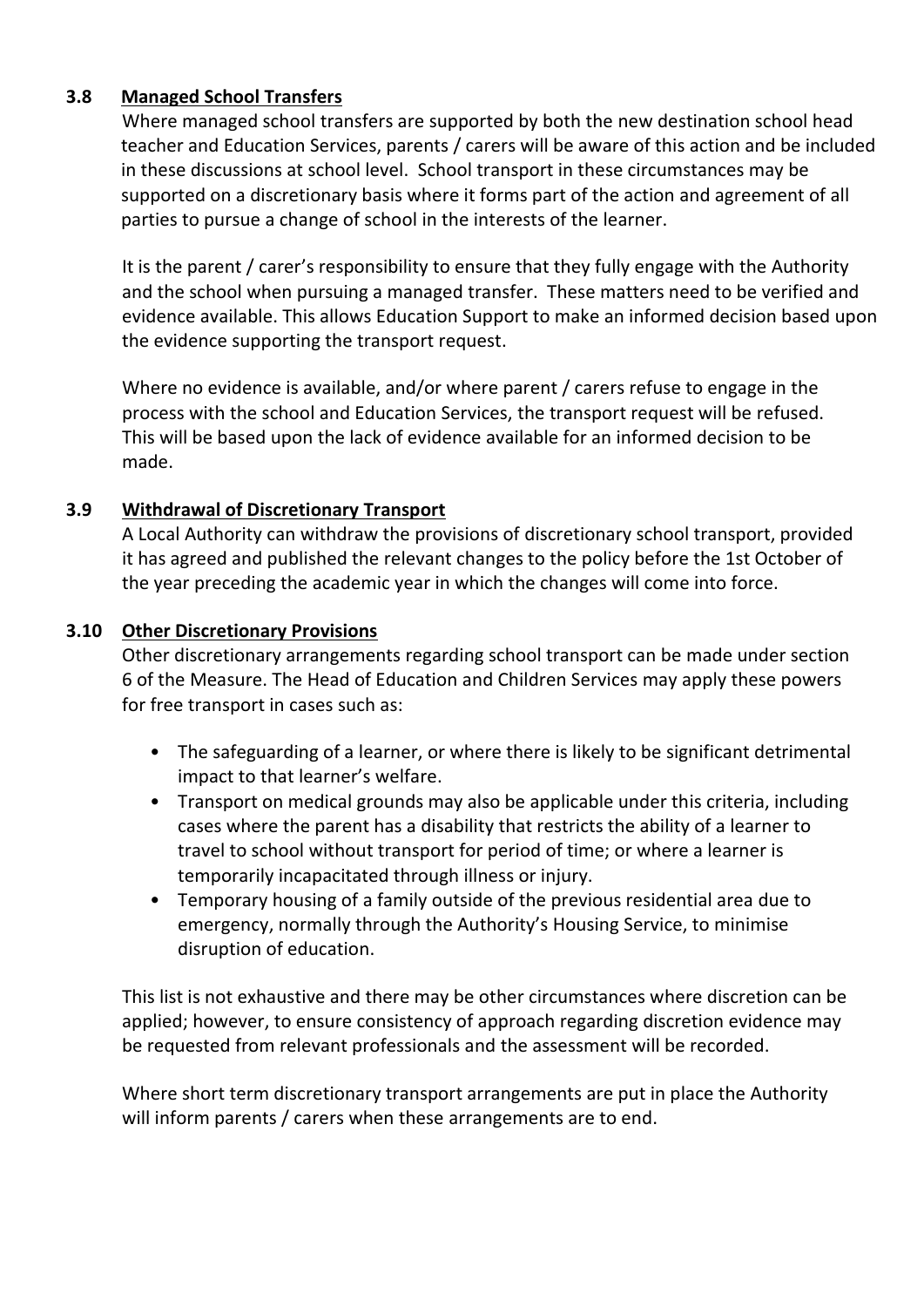#### **4 MAKING A TRANSPORT APPLICATION**

- **4.1** A school / F.E. College transport application is required when:
	- Starting Primary School (not nursery)
	- Starting Secondary School
	- Moving into Year 7 in a middle school
	- Going from year 11 to sixth form / F.E. college; or
	- Changing home location or school
- **4.2** You can make a transport application online at:

#### [www.denbighshire.gov.uk/schooltransport](http://www.denbighshire.gov.uk/schooltransport)

Alternatively you can download the application from the website, or request a form be posted to you, and send to the Authority address shown on the form.

- **4.3** The Authority will inform you of the outcome of the application within 15 working days of receiving your form. If you are successful, you will receive details of pick-up times and locations during the summer holidays for September starts, or as soon as possible for applications mid school year. These details will be sent to you by Denbighshire's Passenger Transport department.
- **4.4** If your circumstances change during the school year, you must inform the Local Authority. If for example you move home or change school then you need to reapply for school transport at that time. If you are applying for transport during the school year, please do so as soon as you can after your new address is confirmed.

**IMPORTANT** – Parents / carers are advised to consider the school transport implications. Section 2.3 provides information on nearest suitable school and section 3.7 on moving home.

**4.5** Full details of all transport related issues can be found in the Denbighshire Parent Handbook:

**[www.denbighshire.gov.uk/school-admissions](http://www.denbighshire.gov.uk/school-admissions)**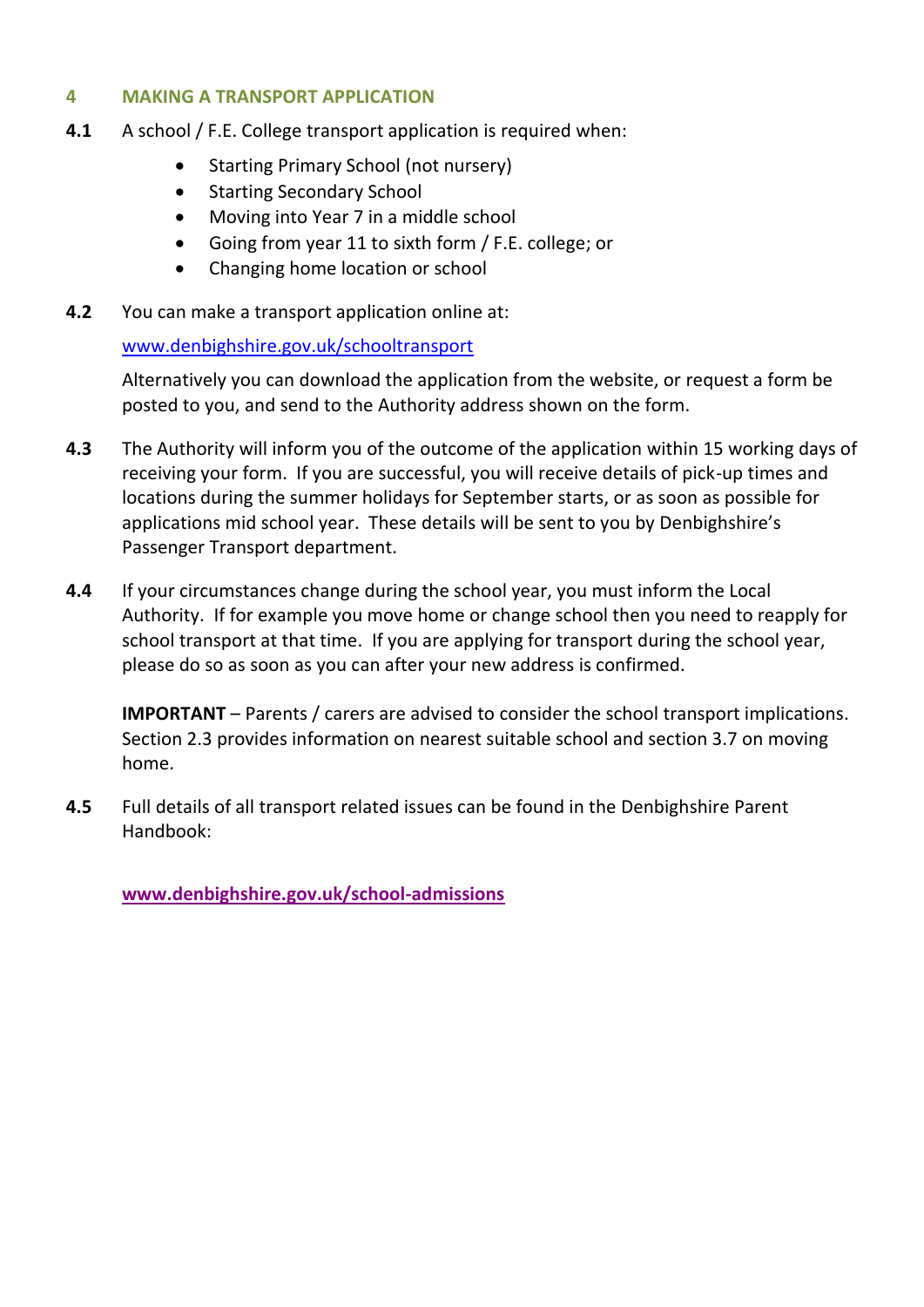#### **5. OTHER INFORMATION**

#### **5.1 Nursery Education**

The Authority does not provide transport for children attending nursery school or nursery classes at the age of 3 or 4. Transport is provided for eligible children from the commencement of the school year in which the child attains the age of 5 and starts fulltime education, normally in reception class.

#### **5.2 Out of School Clubs**

The Authority will not provide transport to or from out of school clubs (i.e. breakfast club, after school clubs etc.) or extra-curricular activities that fall outside the statutory curriculum. It is the parent's / carer's responsibility to ensure that appropriate transport arrangements are put in place if these services are accessed.

#### **5.3 Policy Changes**

Should it be required to amend this policy, the Authority must follow the requirements as set out in the Learner Travel Information (Wales) Regulations 2009. This requires that the Authority consult, agree and publish changes to the policy before the 1st October of the year preceding the academic year in which the changes come into force.

Should it be required, the Authority can also issue additional clarification guidance alongside this policy. Any such guidance will be available on the Authority's website.

#### **5.4 Impact of Transport**

Parents / Carers should consider the implications of their school choice on the use of private cars and the effect this could have on traffic outside their chosen school. The Authority urges parents / carers to consider active and sustainable transport to their school of choice. See Section 5.5 below.

Schools are also encouraged to work with parents / carers and the Authority to consider options for developing active and safe 'walking bus' facilities to school. Parents / carers should contact their school to enquire about such provisions. The Authority's Road Safety and Sustainable Transport officers are also available to provide guidance.

#### **5.5 Sustainable Modes of Travel**

Parents / Carers should consider options for active travel to school. Relevant links are provided in section 9 to information on Active Travel Routes in Denbighshire and Sustrans website; which shows cycle routes throughout the county.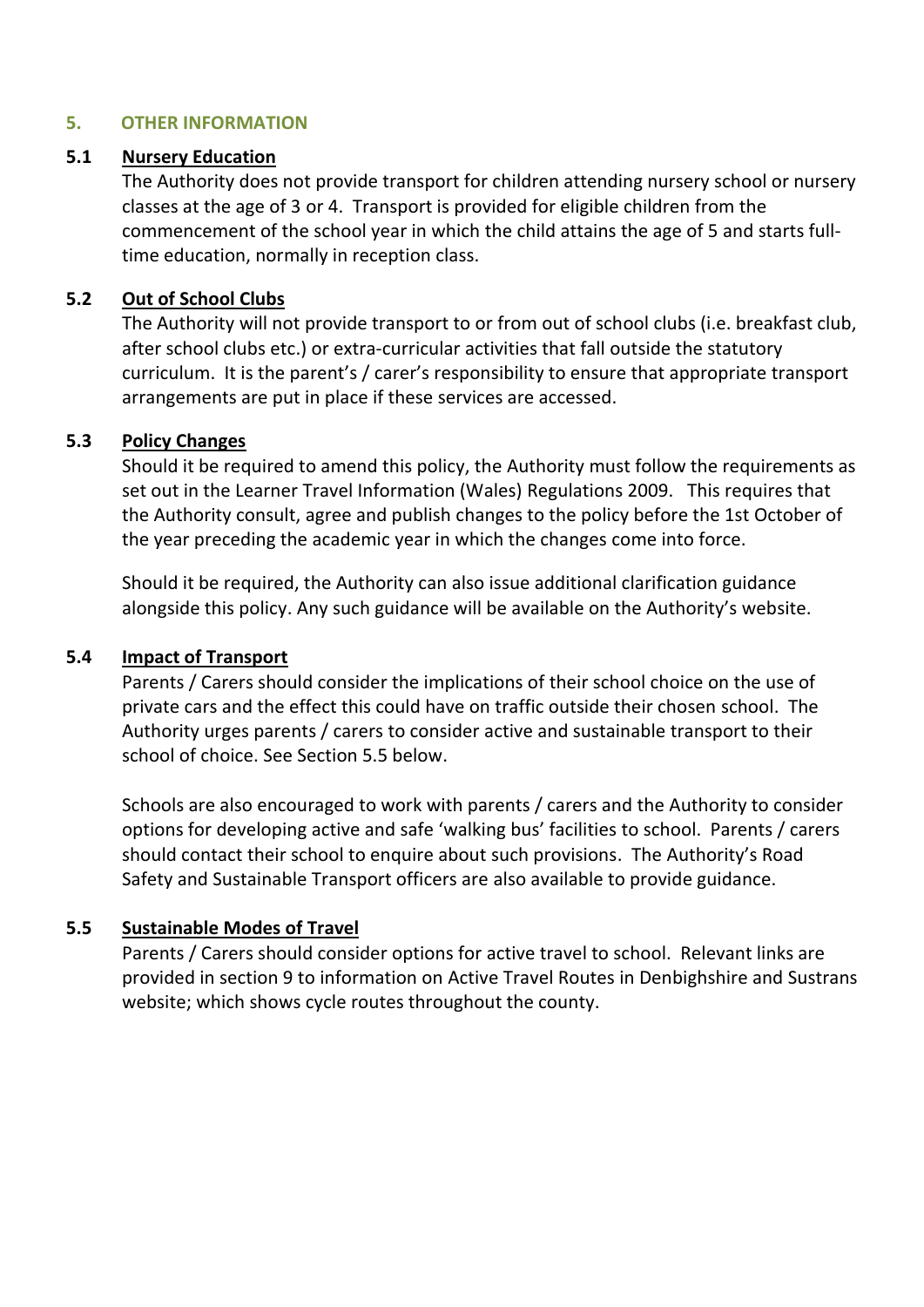#### **6. Transport Provision**

#### **6.1 Council Transport Provision**

The Authority will endeavour to provide the most suitable mode of transport for all eligible learners that is safe and provides the most cost effective method of transport. This may be via bus, coach, minibus, or taxi school contracts, or existing public transport. These services and the associated contracts are arranged and managed by Denbighshire's Passenger Transport department.

#### **6.2 Concessionary Transport**

If a learner does not qualify for free school transport as set out in this policy, and there are spare seats available on an Authority taxi, minibus and coach services, these may be offered as concessionary seats. The following conditions will apply:

- A reasonable charge per term will be applied. This will be reviewed annually before the new school year. If the Authority grants a concession parents / carers will be charged on a termly basis. If a learner only partially uses the service, e.g. in the morning or afternoon or on particular days, then a full termly charge is payable.
- Parents / carers may apply for a concession at any time for their child. Applications will be dealt with in the order in which they were received and those agreed must be paid for termly. If a parent / carer successfully applies during a previous academic year, their ongoing requirement is recorded ahead of new applications. However, concessions cannot be granted until the number of spare seats has been determined, once entitled learners are accounted for on a specific vehicle. Passenger Transport cannot therefore confirm concessions before the start of the academic year and it may take a number of weeks to determine spare seat availability on any given service.
- Concessions may be withdrawn at short notice when seats become unavailable or if they are required for an eligible learner. In such cases a proportional refund will be calculated and given back to the parent / carer. In such circumstances seven day's written notice will be given.
- Concessionary passes cannot be issued at short notice at the start of the academic year as it is necessary to identify whether there are spare seats on contract vehicles.
- Concessionary seats would not normally be offered where public transport runs alongside school transport or where public transport is the only available option. In such circumstances, parents / carers are expected to use existing public transport.

### **6.3 Transport Payments**

There may be circumstances where parents can be offered a nominal payment towards the cost of transporting their children. This is an option only used in exceptional circumstances, and if there are difficulties in arranging school transport for eligible learners. Parents / carers are under no obligation to accept the offer of reimbursement which would usually be a set mileage rate for the miles travelled during two return journeys per day; however this may be deemed the most reasonable mode of transport.

#### **6.4 Behaviour on Transport**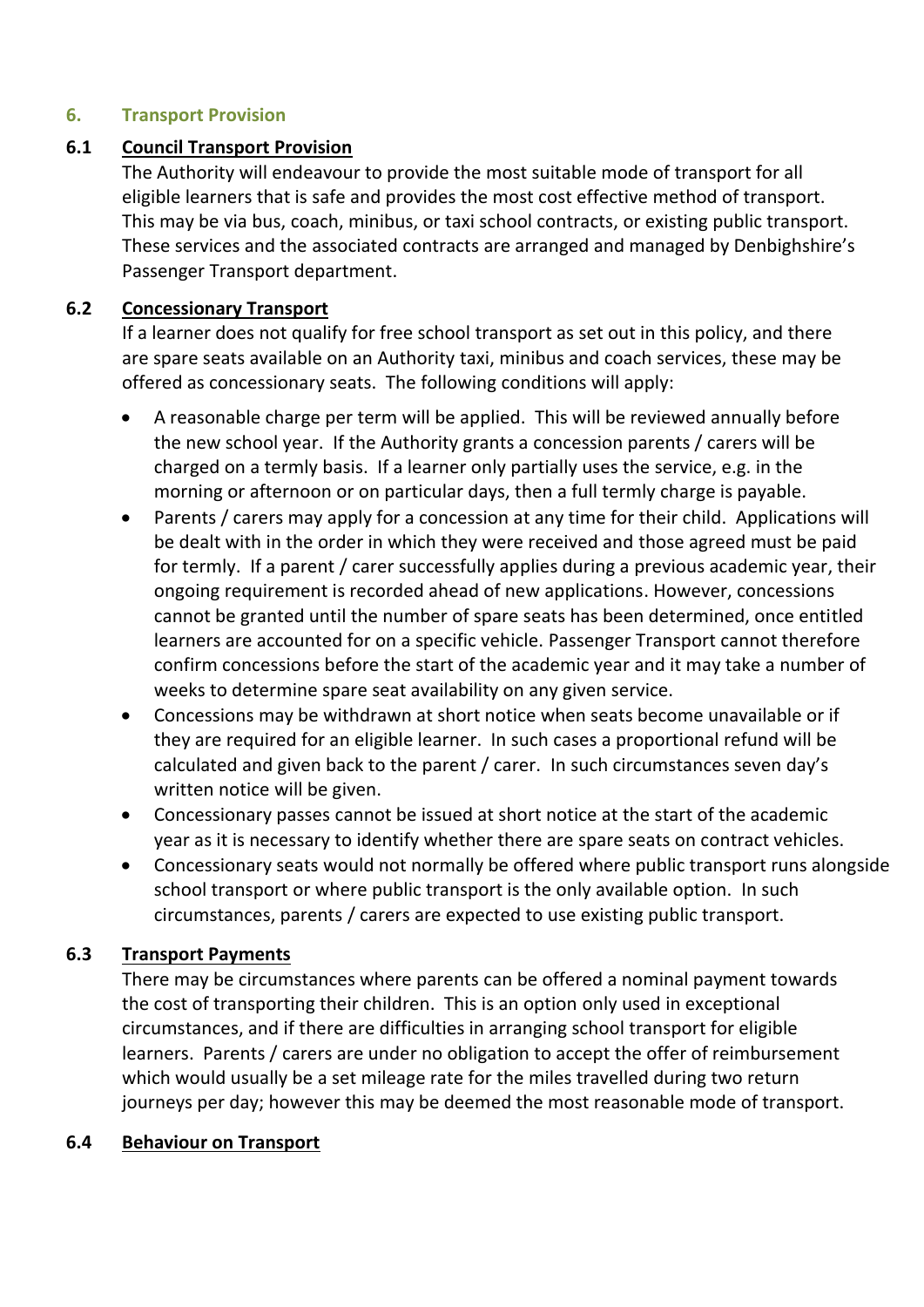Learners travelling on service or contract vehicles provided by the Authority are expected to behave well at all times and comply with the requirements of the School Travel Code, see Appendix 2. This full document is [available here.](http://gov.wales/topics/educationandskills/allsectorpolicies/learner-travel/travel-code/?lang=en)

Any Learners who misbehave, cause, or risk causing damage or injury to the vehicle, driver or passengers, or in any way threaten the safety of the other passengers and/or vehicle, may have their transport eligibility withdrawn. Any learners who are not entitled to free school transport but travel on contract services on a concessionary basis, will also be subject to the same rules.

The behaviour of learners on school transport services is of the utmost importance, so parents / carers are therefore expected to support the Authority, the schools, transport operators and their staff in maintaining good behaviour. It should be clearly understood that in cases of misbehaviour the ultimate sanction is the removal of the right to receive transport. In such cases the responsibility and full cost of transport to and from school will then fall to the parent / carer.

The Authority encourages feedback from service providers and schools regarding use of the school transport services provided. A log will be maintained of incidents and any related investigation. If necessary parents / carers will be informed of incidents if it can be shown that a child or children have been causing problems.

#### **6.5 Monitoring of Services**

The Authority reserves the right to randomly check school transport services to ensure that those travelling are all eligible. Where learners are found to be travelling who are not eligible, Passenger Transport will record these instances and contact the relevant parents / carers to inform them of their options.

### **6.6 Disclosure and Barring Service (DBS) Checks**

Denbighshire's Passenger Transport department manage and arrange all the necessary school transport contracts with the appropriate service providers. This includes undertaking DBS checks for all drivers and passenger school escorts. Note: school escorts are only employed on Primary School Services where deemed appropriate, or if the child's additional learning needs make it appropriate.

### **6.7 Adverse Weather Conditions**

Adverse weather can have an impact on school transport services and their continued provision; therefore, with safety paramount, the transport providers will take the ultimate decision as to whether a service will operate. In severe weather, especially if forecasts are predicting worsening weather, contractors will be advised not to run services.

The Passenger Transport department will make every effort to inform schools when home to school transport is likely to be disrupted. Details of such changes will also be available on the Council's website. The Authority is aware that some schools have the ability to text parents / carers with information once Passenger Transport have informed them. It is therefore important the parents / carers ensure their contact details with the school are always up to date.

Those contractors which provide feeder taxi services to school / pick-up points are also required to contact parents / carers directly with any changes to services during adverse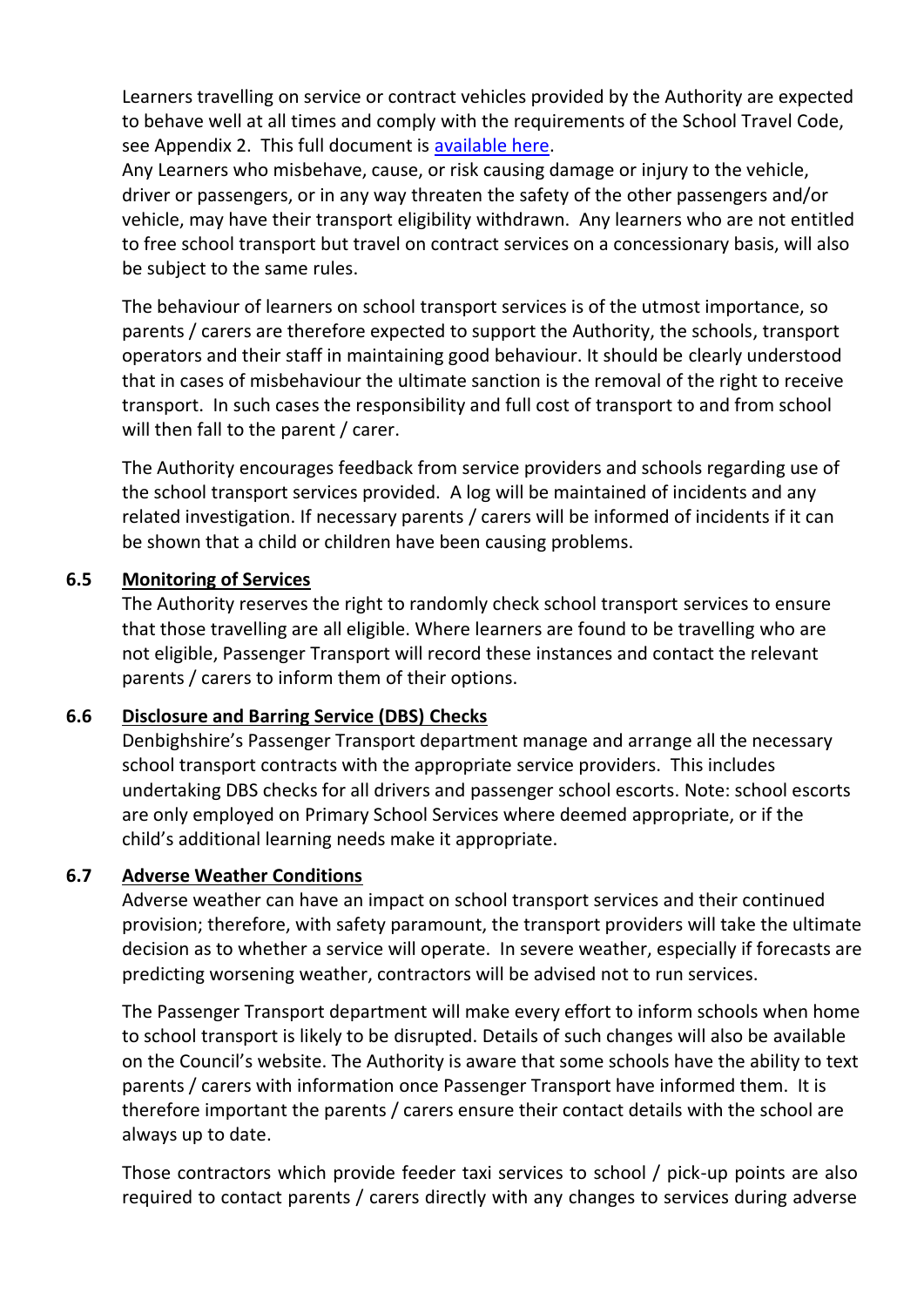weather, or for any other reason. Information on school closures due to adverse weather, or for any other reason, will also be posted on Denbighshire's website. Parents / Carers are encouraged to look at the website for such updates.

#### **7. APPEALS**

**7.1** The parent / carer will normally be notified in writing within 15 working days of an unsuccessful school transport application. The Authority will also offer the parent / carer an opportunity to appeal the decision and advise on the process below.

#### **7.2 Stage 1 – Review of Decision**

A request to review a Learner Transport decision must be sent to the Authority within 20 working days after the date of initial refusal. Parents / carers should write to the Authority indicating their wish to review the decision.

This request should be sent to [admissions@denbighshire.gov.uk](mailto:admissions@denbighshire.gov.uk) stating the reasons and raising any relevant circumstances which may impact the decision. Additional evidence in support of these circumstances should also be provided to the Local Authority. This additional information and the appeal may also be posted to the following address:

**Education Support, Denbighshire County Council, PO Box 62, Ruthin, LL15 9AZ**

Within 20 working days of receipt of the written request, a Senior Officer from Education Support will review the original decision and will respond detailing the outcome. This response will outline:

- The nature of the decision reached
- How the review was conducted
- Information about other departments / agencies consulted as part of the process.
- What factors were considered
- The rationale for the decision reached
- Information about escalation to Stage 2, if appropriate

It is noted that records of previous reviews and appeals will be maintained by Education Support to ensure consistency of approach. If any additional supportive information provided by the parents / carers is consistent with previous reviews which have been upheld, then a Stage 2 appeal stage may not be required and after assessment the relevant parent / carer will be informed of the outcome.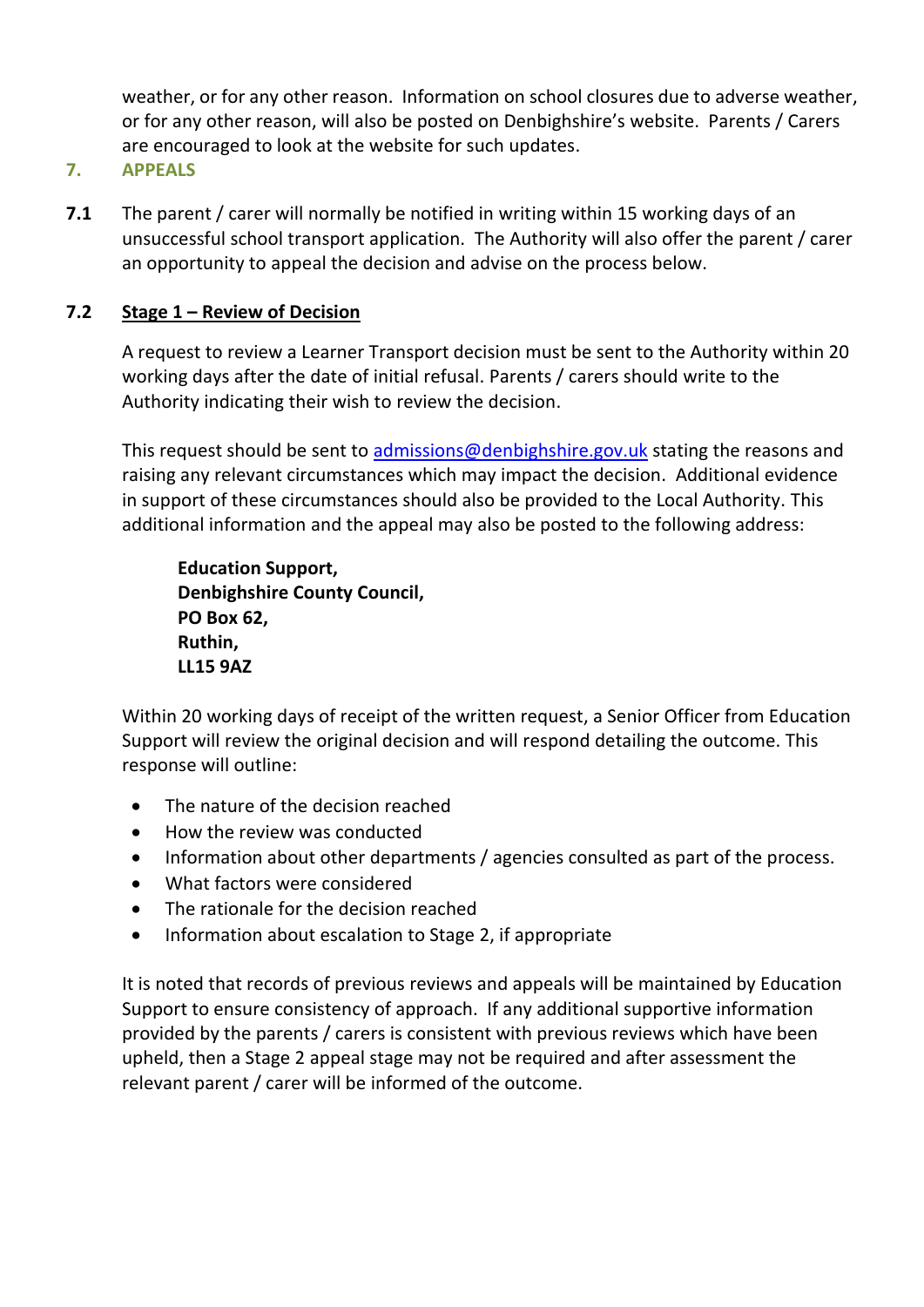#### **7.3 Stage 2 – Appeal**

Within 20 working days of receiving a Stage 1 decision notification, parents / carers can make a request to escalate the matter to a Stage 2 Appeal.

Within 40 working days of receipt of a Stage 2 request, an independent appeal panel will be convened to consider the appeal.

A panel of independent officers will consider the appeal against the Learner Transport Policy and make a decision based on the information provided. No member of the appeal panel will have been involved in the original transport decision. The panel meeting will be recorded and minutes available. The panel will consider all the evidence provided in support of the appeal. If they so wish, parents / carers may attend to provide a summary of their appeal. Education Support officers will also have opportunity to provide details of their assessment to the panel.

After the appeal hearing the parent / carer will be notified by Education Support of the outcome of their appeal in writing. The will response will set out the following information:

- The nature of the decision reached
- How the review was conducted
- Information about other departments and/or agencies that were consulted as part of the process
- What factors were considered
- The rationale for the decision reached
- Information about escalation to the Local Government Ombudsman

Following this decision there are no further grounds for appeal to the Local Authority. Any further escalation would be to the Local Government Ombudsman.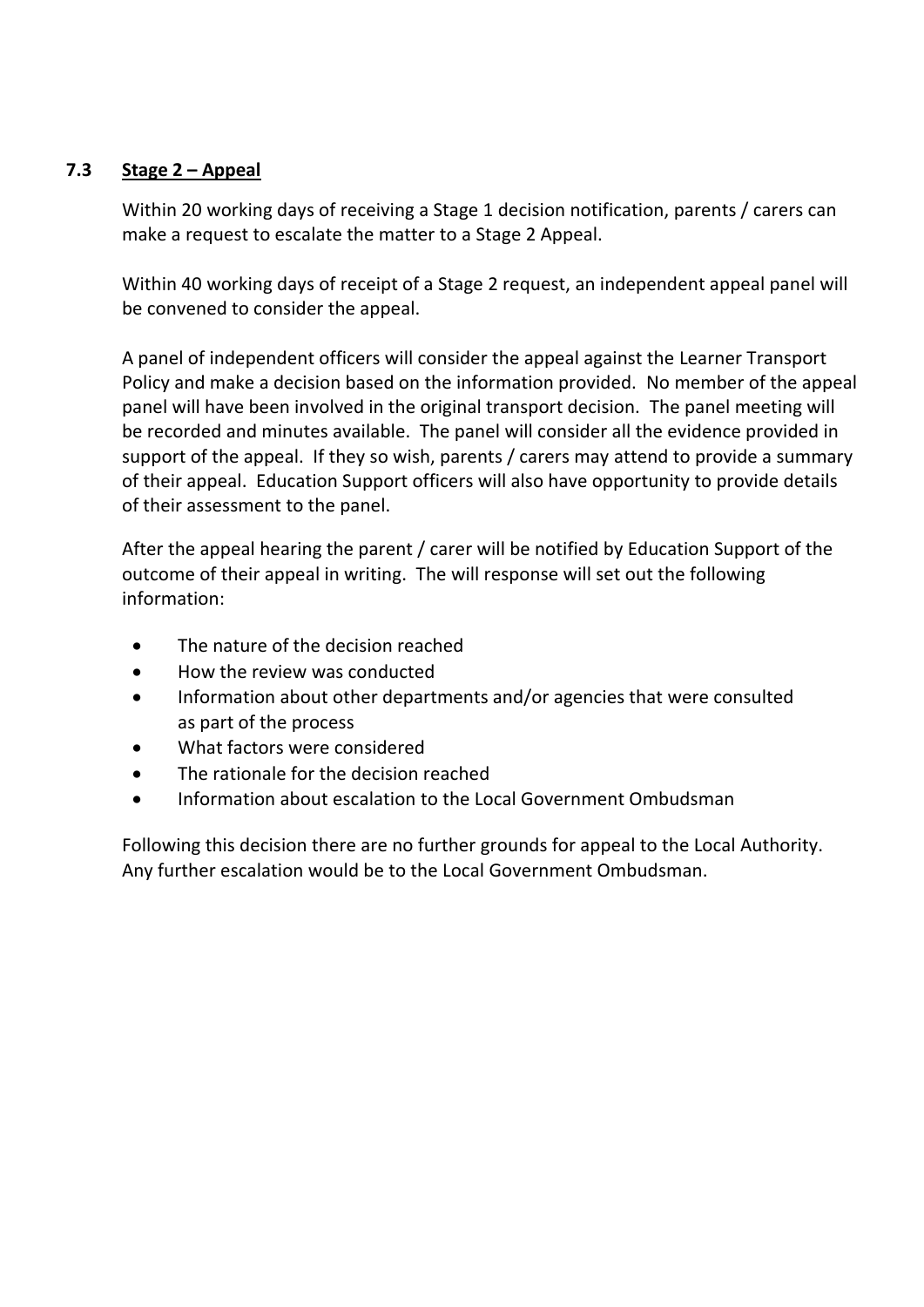#### **8. CONTACT DETAILS**

#### **8.1 Transport Applications**

For queries related to applications please email [admissions@denbighshire.gov.uk](mailto:admissions@denbighshire.gov.uk) or telephone 01824 706000

#### **8.2 Passenger Transport Services**

For queries related to operational service issues please email [passengertransport@denbighshire.gov.uk](mailto:passengertransport@denbighshire.gov.uk) or telephone 01824 706000

#### **8.3 14-19 Transport**

For queries related to inter-establishment transport for the 14-19 learning network, please email [admissions@denbighshire.gov.uk](mailto:admissions@denbighshire.gov.uk) or telephone 01824 706000

#### **8.4 Transport Complaints**

If you wish to make a complaint please email [passengertransport@denbighshire.gov.uk](mailto:passengertransport@denbighshire.gov.uk) or telephone 01824 706000

#### **8.5 School Admissions**

For queries related to School Admissions please email [admissions@denbighshire.gov.uk](mailto:admissions@denbighshire.gov.uk) or telephone 01824 706000

#### **8.6 ALN Transport**

For queries related to ALN Transport please email [admissions@denbighshire.gov.uk](mailto:admissions@denbighshire.gov.uk) or telephone 01824 708064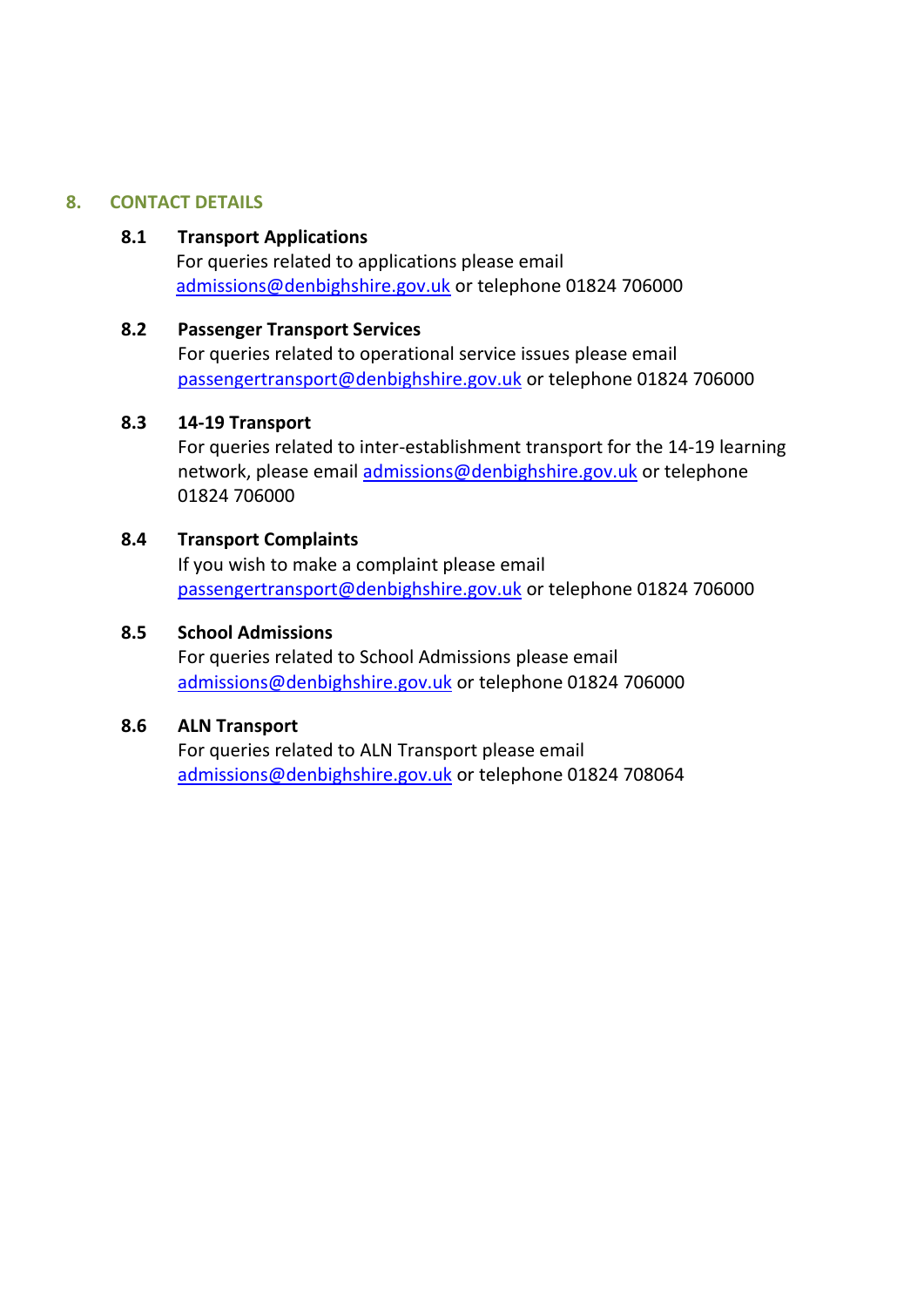#### **9. Links to Relevant Documentation**

#### **The Learner Travel (Wales) Measure 2008** http://www.legislation.gov.uk/mwa/2008/2/pdfs/mwa\_20080002\_en.pdf [Available by clicking here](http://www.legislation.gov.uk/mwa/2008/2/pdfs/mwa_20080002_en.pdf)

#### **Mesur Teithio gan Ddysgwyr (Cymru) 2008**

http://www.legislation.gov.uk/mwa/2008/2/pdfs/mwa\_20080002\_we.pdf [Ar gael yma](http://www.legislation.gov.uk/mwa/2008/2/pdfs/mwa_20080002_we.pdf)

#### **Learner Travel Statutory Provision and Operational Guidance 2014**

https://gov.wales/learner-travel-statutory-provision-and-operational-guidance [Available by clicking here](https://gov.wales/learner-travel-statutory-provision-and-operational-guidance)

#### **Teithio gan Ddysgwyr Darpariaeth Statudol a Chanllawiau Gweithredol Mehefin 2014**

https://llyw.cymru/teithio-gan-ddysgwyr-darpariaeth-statudol-chanllawiau-gweithredol [Ar gael yma](https://llyw.cymru/teithio-gan-ddysgwyr-darpariaeth-statudol-chanllawiau-gweithredol)

#### **The Travel Behaviour Code**

https://gov.wales/travel-behaviour-code-guidance [Available by clicking here](https://gov.wales/travel-behaviour-code-guidance)

#### **Cod Ymddygiad wrth Deithio**

https://llyw.cymru/cod-ymddygiad-teithio-canllawiau [Ar gael yma](https://llyw.cymru/cod-ymddygiad-teithio-canllawiau)

#### **Learner Travel Information (Wales) Regulations 2009. Rheoliadau Gwybodaeth am Deithio gan Ddysgwyr (Cymru) 2009**

http://www.legislation.gov.uk/wsi/2009/569/pdfs/wsi\_20090569\_mi.pdf [Available by clicking here](http://www.legislation.gov.uk/wsi/2009/569/pdfs/wsi_20090569_mi.pdf) [Ar gael yma](http://www.legislation.gov.uk/wsi/2009/569/pdfs/wsi_20090569_mi.pdf)

#### **Information on Active Travel in Denbighshire**

https://www.denbighshire.gov.uk/en/resident/parking-roads-and-travel/cycling-andwalking/cycling-and-walking.aspx [Available by clicking here](https://www.denbighshire.gov.uk/en/resident/parking-roads-and-travel/cycling-and-walking/cycling-and-walking.aspx)

#### **Gwybodaeth teithio llesol yn Sir Ddinbych**

https://www.denbighshire.gov.uk/cy/preswyliwr/parcio-ffyrdd-a-theithio/beicio-acherdded/beicio-a-cherdded.aspx [Ar gael yma](https://www.denbighshire.gov.uk/cy/preswyliwr/parcio-ffyrdd-a-theithio/beicio-a-cherdded/beicio-a-cherdded.aspx)

**Sustrans Website – Cycle Routes** [Available by clicking here](http://www.sustrans.org.uk/ncn/map)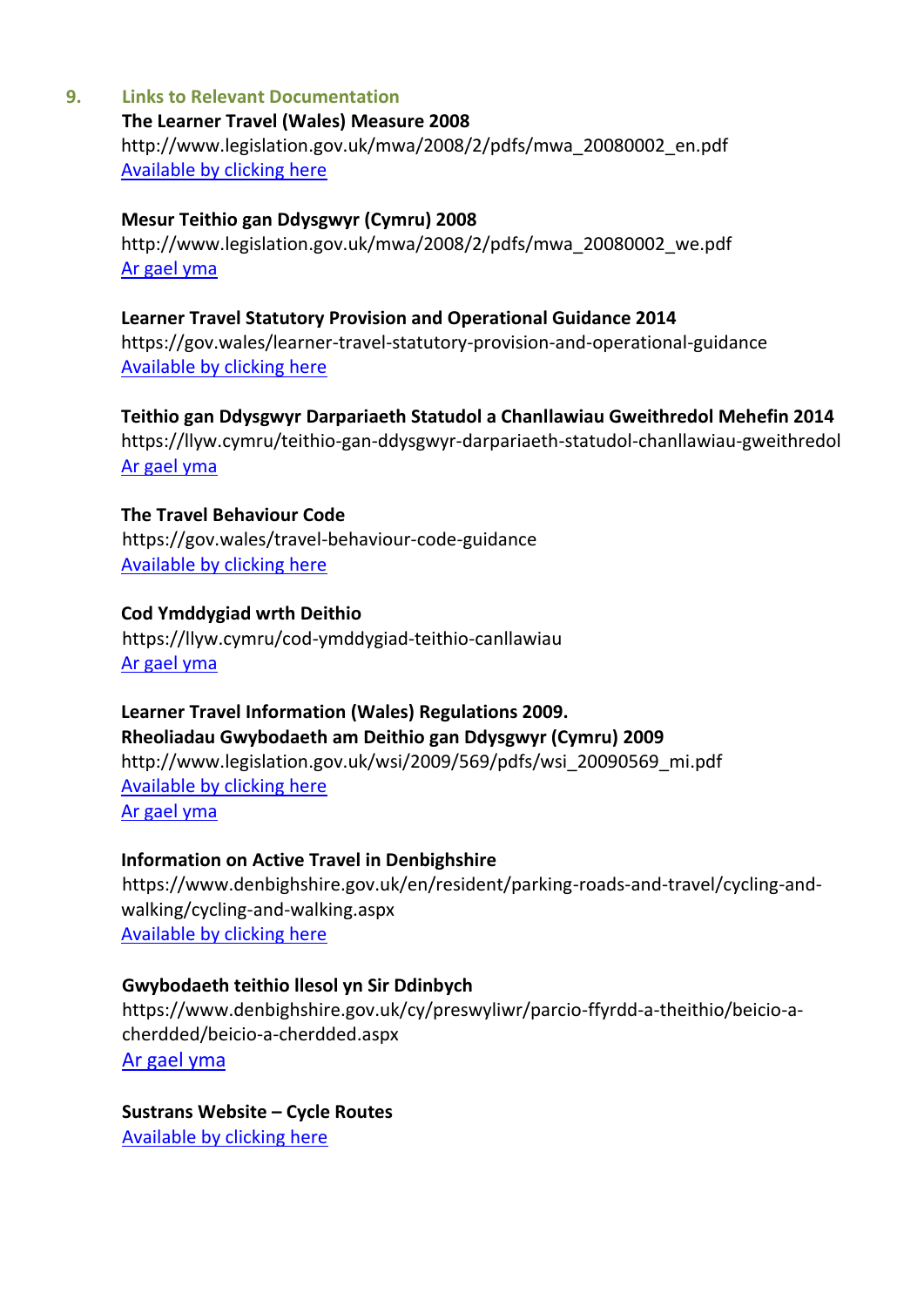#### **10. APPENIDIX 1 FEEDER SCHOOLS**

| Secondary<br><b>School</b><br><b>Cluster</b>                                | <b>Recognised</b><br><b>Feeder</b><br><b>Primary</b><br><b>Schools in</b><br><b>Cluster</b> | <b>Faith</b><br><b>School</b> |
|-----------------------------------------------------------------------------|---------------------------------------------------------------------------------------------|-------------------------------|
|                                                                             | <b>Bryn Collen</b>                                                                          | <b>No</b>                     |
| Ysgol                                                                       | Caer Drewyn                                                                                 | No                            |
| <b>Dinas Bran</b>                                                           | Carrog                                                                                      | <b>No</b>                     |
| <b>Welsh Language</b><br><b>Category 2</b>                                  | Gwernant<br><b>Welsh Category 1</b>                                                         | No                            |
|                                                                             | <b>Bro Dyfrdwy</b><br>Welsh Category 1                                                      | <b>No</b>                     |
|                                                                             | Dewi Sant<br><b>Welsh Category 1</b>                                                        | <b>No</b>                     |
| Ysgol<br>Glan<br><b>Clwyd</b><br><b>Welsh Language</b><br><b>Category 1</b> | Henllan<br><b>Welsh Category 1</b>                                                          | <b>No</b>                     |
|                                                                             | <b>Tremeirchion</b><br><b>Welsh Category 1</b>                                              | Yes<br>Church in<br>Wales     |
|                                                                             | Twm o'r Nant<br><b>Welsh Category 1</b>                                                     | <b>No</b>                     |
|                                                                             | Y Llys<br>Welsh Category 1                                                                  | <b>No</b>                     |
|                                                                             | <b>Pant Pastynog</b><br><b>Welsh Category 1</b>                                             | Yes<br>Church in<br>Wales     |
|                                                                             | <b>Bodfari</b>                                                                              | <b>No</b>                     |
|                                                                             | Cefn Meiriadog                                                                              | No                            |
|                                                                             | Esgob Morgan                                                                                | Yes<br>Church in<br>Wales     |
|                                                                             | Faenol                                                                                      | No                            |
| <b>Denbigh</b>                                                              | Frongoch                                                                                    | <b>No</b>                     |
| High                                                                        | Pendref                                                                                     | <b>No</b>                     |
| <b>School</b>                                                               | St Asaph                                                                                    | Yes<br>Church in<br>Wales     |
|                                                                             | <b>Trefnant</b>                                                                             | Yes<br>Church in<br>Wales     |
|                                                                             | <b>Y Parc Infants</b>                                                                       | <b>No</b>                     |
|                                                                             | <b>Bryn Hedydd</b>                                                                          | <b>No</b>                     |
|                                                                             | Christchurch                                                                                | <b>No</b>                     |
| <b>Rhyl</b><br><b>High</b>                                                  | Emmanuel                                                                                    | No                            |
| <b>School</b>                                                               | Llywelyn                                                                                    | <b>No</b>                     |
|                                                                             | <b>Y Castell</b>                                                                            | <b>No</b>                     |

#### **Other Possible Nearest Suitable Secondary Schools**

**(dependent on distance from home)**

St Joseph's

Caer Drewyn No Y Berwyn, Ysgol Brynhyfryd, St Joseph's Carrog No Y Berwyn, Ysgol Brynhyfryd, St Joseph's

> Ysgol Morgan Llwyd Y Berwyn /

Ysgol Brynhyfryd

Ysgol Brynhyfryd

Emrys Ap Iwan

St Brigid's / Rhyl HS / BEJ

Emrys Ap Iwan

Infants only: Esgob Morgan, Trefnant, St. Brigid's or BEJ

St Brigid's

Emrys Ap Iwan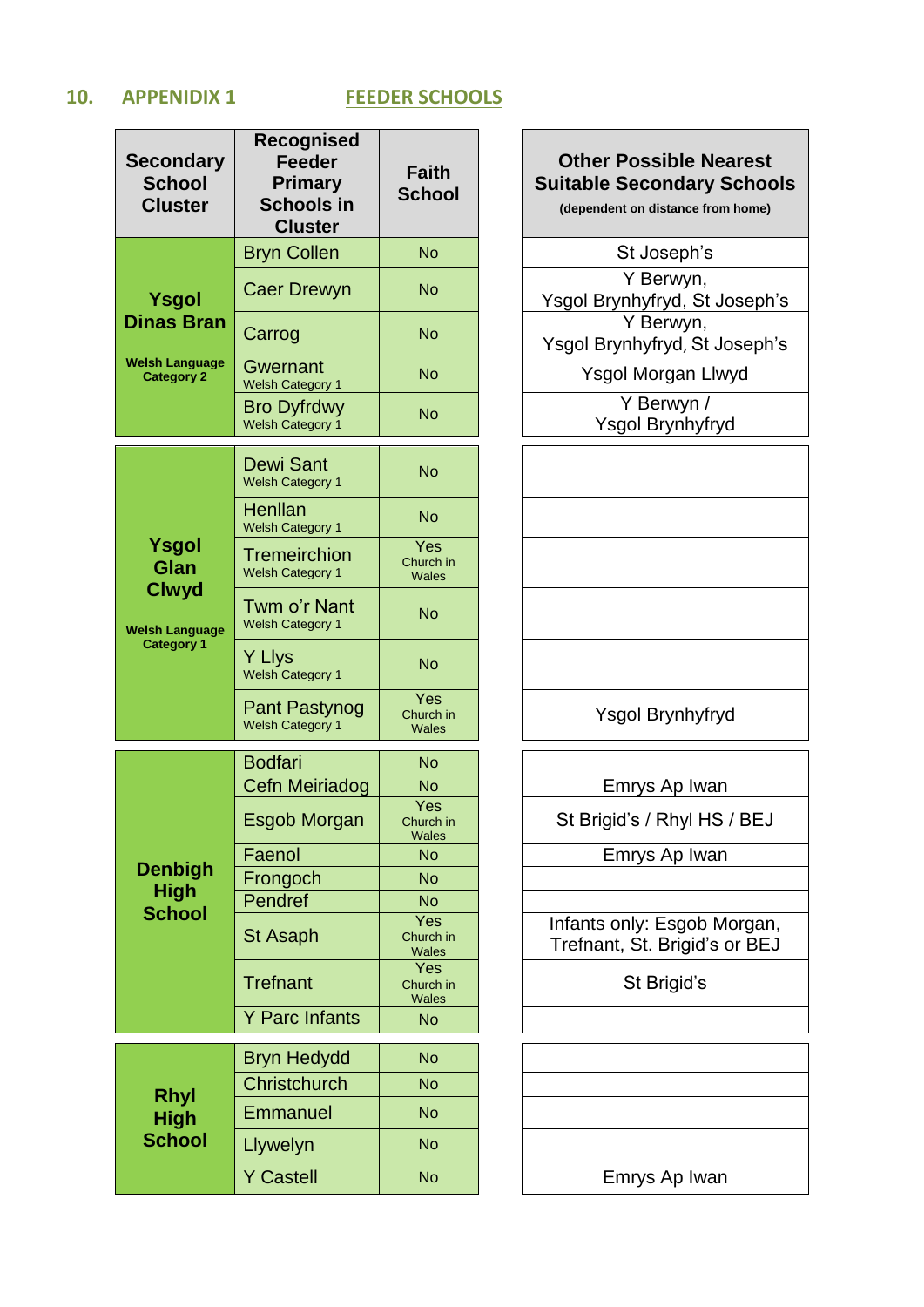| <b>Secondary</b><br><b>School</b><br><b>Cluster</b>                                            | <b>Recognised</b><br><b>Feeder</b><br><b>Primary</b><br><b>Schools in</b><br><b>Cluster</b> | <b>Faith</b><br><b>School</b>    | <b>Other Possible Nearest</b><br><b>Suitable Secondary Schools</b><br>(dependent on distance from home) |
|------------------------------------------------------------------------------------------------|---------------------------------------------------------------------------------------------|----------------------------------|---------------------------------------------------------------------------------------------------------|
|                                                                                                | <b>Betws GG</b><br><b>Welsh Category 1</b>                                                  | <b>No</b>                        |                                                                                                         |
|                                                                                                | <b>Borthyn</b>                                                                              | Yes<br>Church in<br>Wales        | St Brigid's                                                                                             |
|                                                                                                | <b>Bro Cinmeirch</b><br><b>Welsh Category 1</b>                                             | <b>No</b>                        | <b>Ysgol Glan Clwyd</b>                                                                                 |
|                                                                                                | <b>Bro Elwern</b><br><b>Welsh Category 1</b>                                                | <b>No</b>                        |                                                                                                         |
|                                                                                                | <b>Bro Famau</b>                                                                            | <b>No</b>                        | Mold Alun                                                                                               |
|                                                                                                | <b>Bryn Clwyd</b>                                                                           | <b>No</b>                        | Denbigh High School                                                                                     |
| <b>Ysgol</b><br><b>Brynhyfryd</b>                                                              | <b>Carreg Emlyn</b><br>Welsh Category 1                                                     | <b>No</b>                        |                                                                                                         |
| <b>Welsh Language</b>                                                                          | Dyffryn Ial                                                                                 | Yes<br>Church in<br>Wales        | Mold Alun, Dinas Bran, St Brigid's<br>St Joseph's, Maes Garmon                                          |
| <b>Category 2</b>                                                                              | <b>Gellifor</b>                                                                             | <b>No</b>                        |                                                                                                         |
|                                                                                                | Llanbedr                                                                                    | Yes<br>Church in<br><b>Wales</b> | St Brigid's                                                                                             |
|                                                                                                | Llanfair<br><b>Welsh Category 2</b>                                                         | Yes<br>Church in<br><b>Wales</b> | St Brigid's                                                                                             |
|                                                                                                | <b>Pen Barras</b><br><b>Welsh Category 1</b>                                                | <b>No</b>                        |                                                                                                         |
|                                                                                                | Pentrecelyn<br>Welsh Category 1                                                             | <b>No</b>                        |                                                                                                         |
|                                                                                                | <b>Rhewl</b><br><b>Welsh Category 2</b>                                                     | <b>No</b>                        |                                                                                                         |
|                                                                                                | <b>Rhos Street</b>                                                                          | <b>No</b>                        |                                                                                                         |
|                                                                                                | <b>Bodnant</b>                                                                              | <b>No</b>                        |                                                                                                         |
| <b>Prestatyn</b>                                                                               | <b>Clawdd Offa</b>                                                                          | <b>No</b>                        |                                                                                                         |
| <b>High</b>                                                                                    | Hiraddug                                                                                    | <b>No</b>                        |                                                                                                         |
| <b>School</b>                                                                                  | Melyd                                                                                       | <b>No</b>                        |                                                                                                         |
|                                                                                                | Penmorfa                                                                                    | <b>No</b>                        |                                                                                                         |
| <b>Blessed</b><br><b>Edward</b><br><b>Jones</b><br><b>Roman Catholic</b><br><b>High School</b> | <b>Ysgol Mair</b>                                                                           | Yes<br>Roman<br>Catholic         | <b>Rhyl High School</b>                                                                                 |
| <b>St. Brigid's</b><br>3-19 School<br><b>Roman Catholic</b><br>character and<br>tradition      |                                                                                             |                                  | As a through school, it is recognised that St. Brigid's has its own<br>feeder Primary on site.          |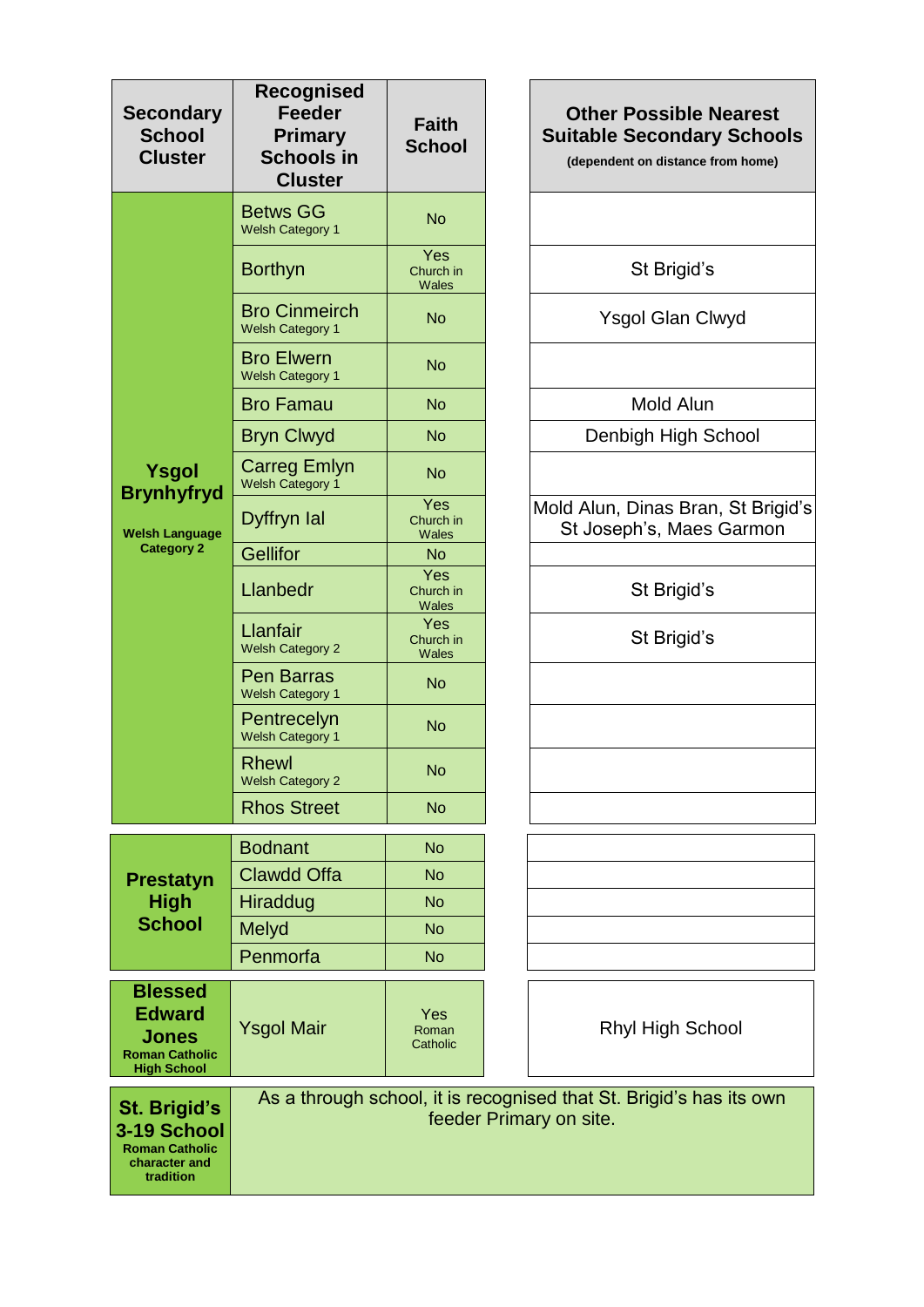#### **11. APPENIDIX 2**

#### **SCHOOL BUS TRAVEL BEHAVIOUR CODE**

- When at the bus stop, always wait sensibly, off the road.
- Make an agreement with your parent / carer what to do if the bus does not arrive or if you miss it.
- When the bus arrives, wait for it to stop. Never push or rush for the door.
- . Show your bus pass (if you have been given one) when you get on the bus.
- On a school bus stay in your seat for the whole journey.
- On a public bus find a seat if one is available.
- Never block the aisle with your bag or other belongings.
- Always wear a seatbelt if one is provided.
- You must not distract the driver when he or she is driving.
- Never eat or drink on the bus.
- Never throw anything in or from the bus.
- Never damage or vandalise any part of the bus.
- Never operate the bus doors or exits, except in an emergency.
- Always follow the instructions of the driver or passenger assistant at all times.
- If there is an accident, stay on the bus until you are told to leave. If it is unsafe to stay on the bus then leave by the safest exit.
- Never try and get on or off the bus until it has stopped.
- Always get off the bus sensibly, taking all your belongings with you.
- Never cross the road in front of or close behind the bus.